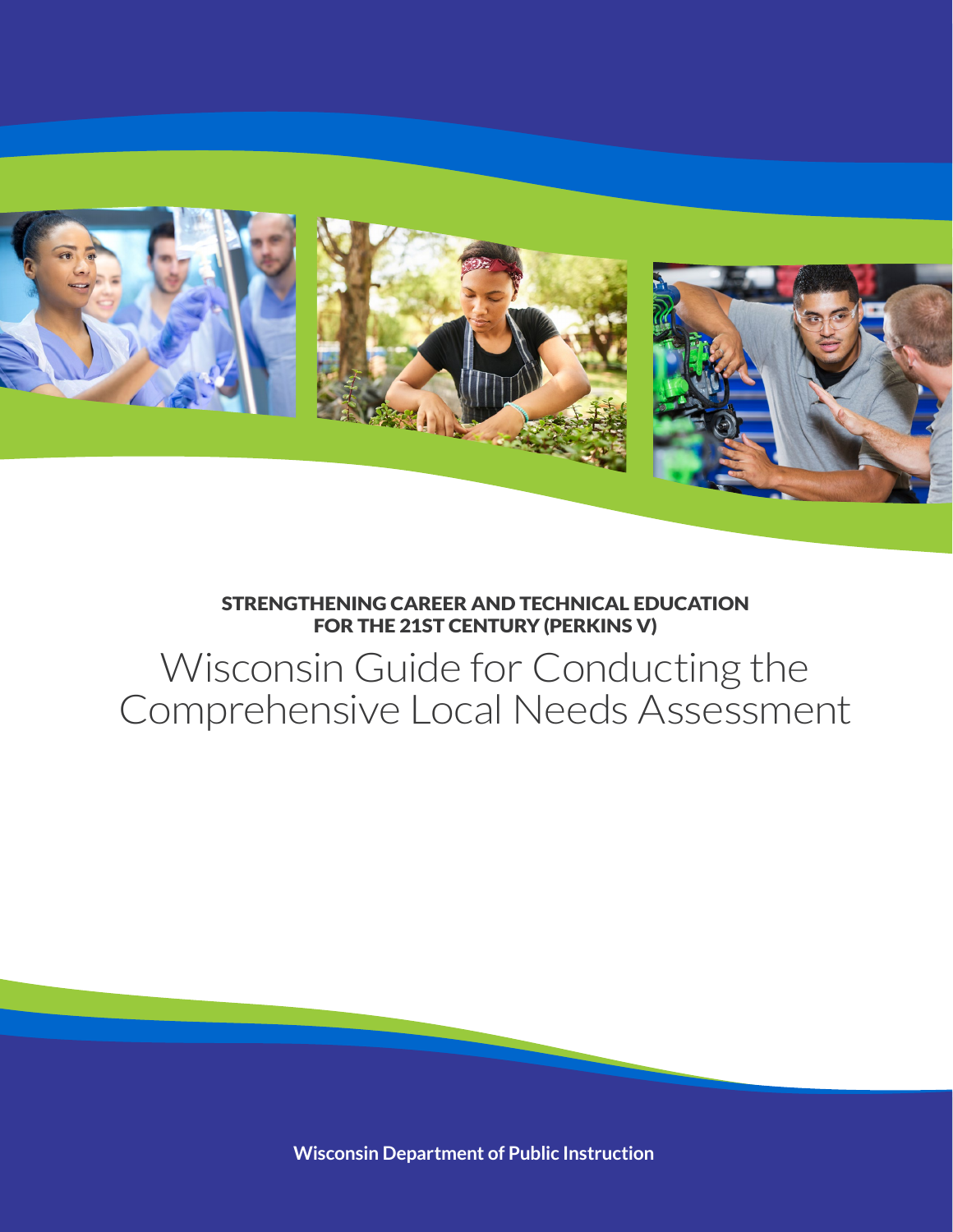#### STRENGTHENING CAREER AND TECHNICAL EDUCATION FOR THE 21ST CENTURY (PERKINS V)

# Wisconsin Guide for Conducting the Comprehensive Local Needs Assessment

2021

Adapted with permission from the Association for Career & Technical Education



**Wisconsin Department of Public Instruction Madison, WI**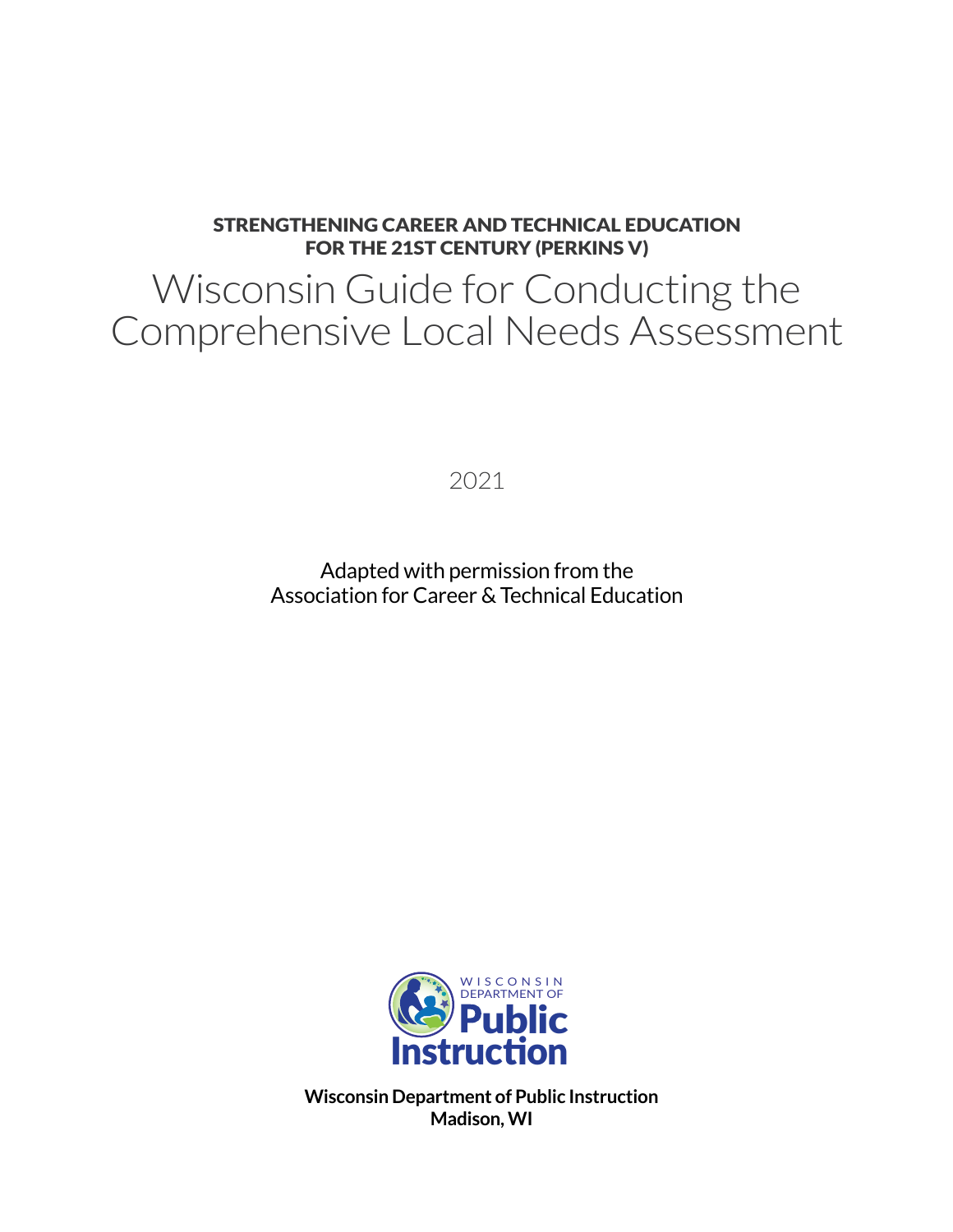This publication is available from:

Division of Academic Excellence Career and Technical Education Team https://dpi.wi.gov/cte/perkins-v

September 2021

The Wisconsin Department of Public Instruction does not discriminate on the basis of sex, race, color, religion, creed, age, national origin, ancestry, pregnancy, marital status or parental status, sexual orientation, or ability and provides equal access to the Boy Scouts of America and other designated youth groups.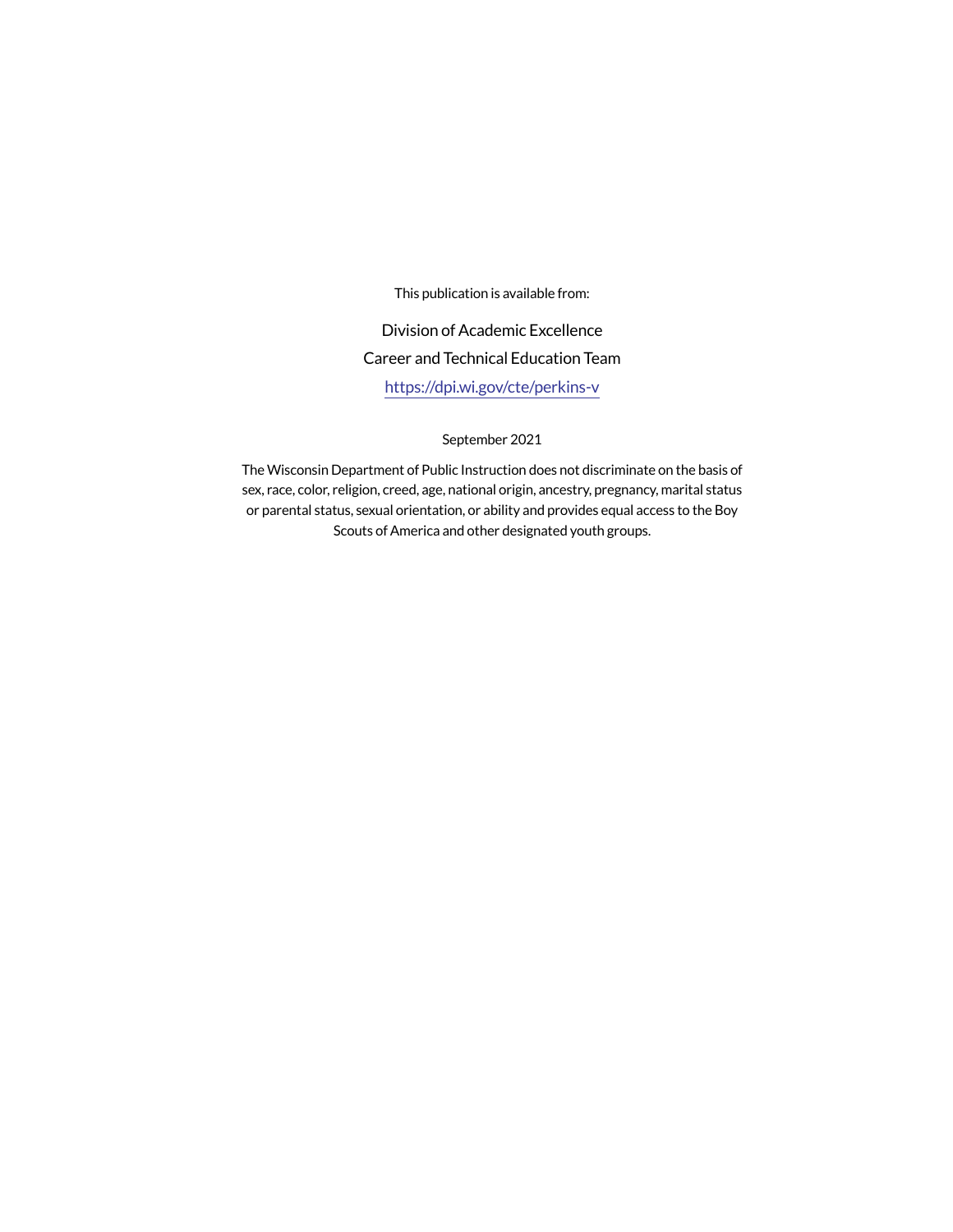# Table of Contents

| Six Focus Areas of the Comprehensive                             |
|------------------------------------------------------------------|
| 1. Performance on Federal Accountability Indicators 8            |
| 2. Alignment to Labor Market Needs 10                            |
| 3. Size, Scope, and Quality of Programs Offered 12               |
| 4. Progress Toward Implementing Programs                         |
| 5. Recruitment, Retention, and Training of Faculty and Staff. 16 |
| 6. Progress Toward Improving Access and Equity  18               |
|                                                                  |
|                                                                  |
|                                                                  |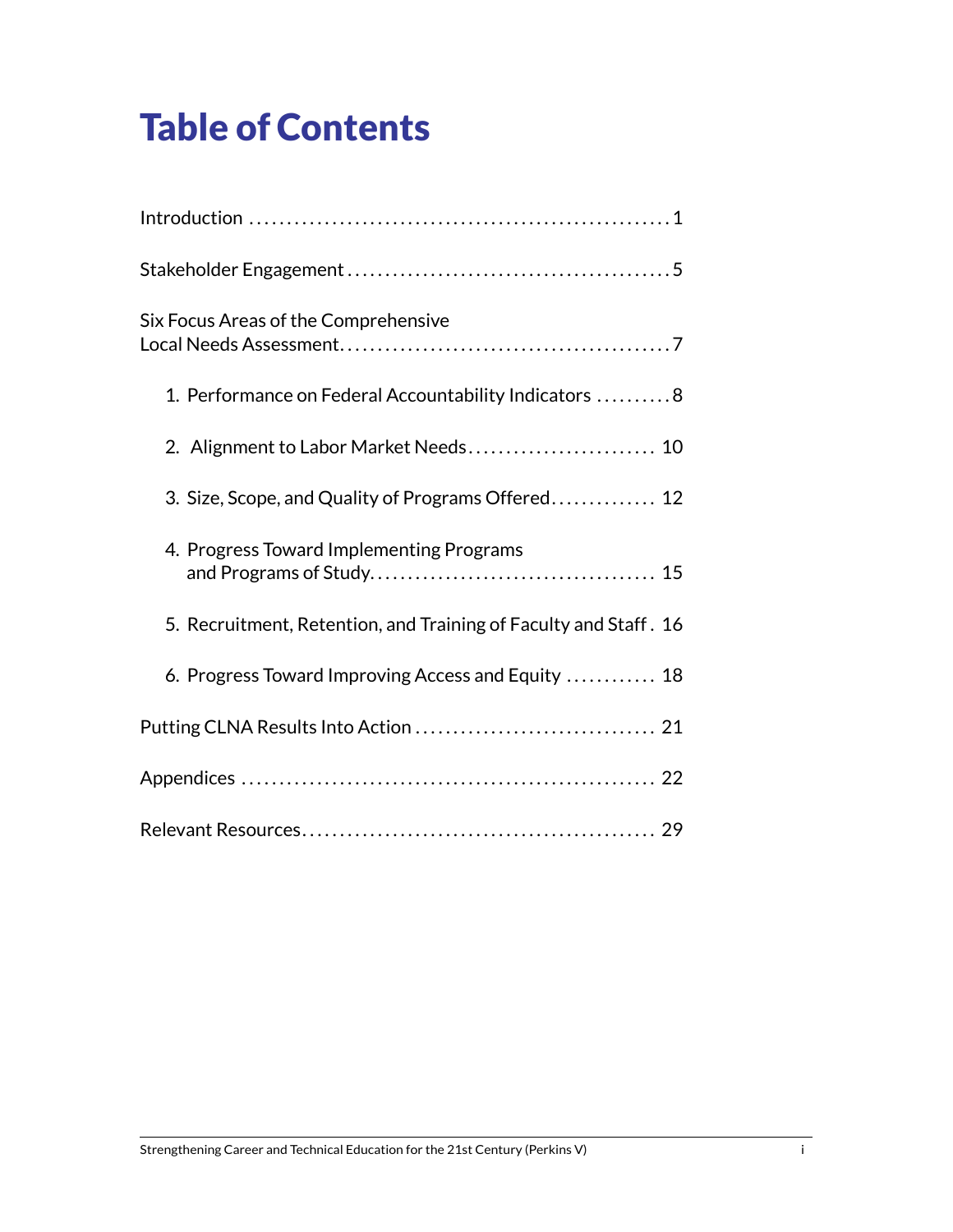# Introduction

One of the most significant changes introduced in the Strengthening Career and Technical Education for the 21st Century Act (Perkins V) is the requirement that local grant applicants conduct a comprehensive local needs assessment (CLNA) and update it at least every two years.

**"To be eligible to receive financial assistance under this part, an eligible recipient shall— (A) conduct a comprehensive local needs assessment related to career and technical education and include the results of the needs assessment in the local application submitted under subsection (a); and (B) not less than once every 2 years, update such comprehensive local needs assessment."**

An eligible recipient is a local education agency (LEA) with a minimum formula allocation of \$15,001 and is implementing at least one career pathway that meets the required size, scope, and quality elements. LEAs that do not meet the allocation requirement may combine their allocations in order to apply as a consortium (also referred to as applicant or fiscal agent).

This guide provides an overview of how to get started on the needs assessment and helps to translate the language of the law into actionable steps that reflect a rigorous CLNA that meets Perkins V requirements.

## **The Rationale and Benefits of Conducting an Assessment**

While the CLNA may appear to some to simply be an exercise in compliance, in reality it is a process that ensures local CTE program decision-making is data-driven and informed through robust stakeholder engagement. The assessment helps local CTE leaders *identify, understand, and prioritize* their needs and strategies in order to improve program quality and student outcomes.

When the CLNA is complete, LEAs will have a set of findings that paints an accurate picture of local CTE programs, career pathways, and the students who do and do not participate. This creates an incredible opportunity to:

- Learn how well the findings align with the local and state vision for CTE
- Ensure that local CTE programs are serving each learner equitably
- Make certain that career pathways are aligned with and validated by local and regional workforce needs and economic priorities
- Determine strategies that address the identified needs in a way that reduces gaps and improves outcomes
- Direct resources towards career pathways that lead to high-skill, high-wage, and in-demand occupations and activities that address equity and opportunity gaps
- Create a platform for coordinating and streamlining existing program evaluation and school improvement processes to bring focus to strategic decisions
- Provide a structured way to engage key stakeholders in a continuous improvement process related to student performance, equity, quality career pathways, and the impact of local CTE programs.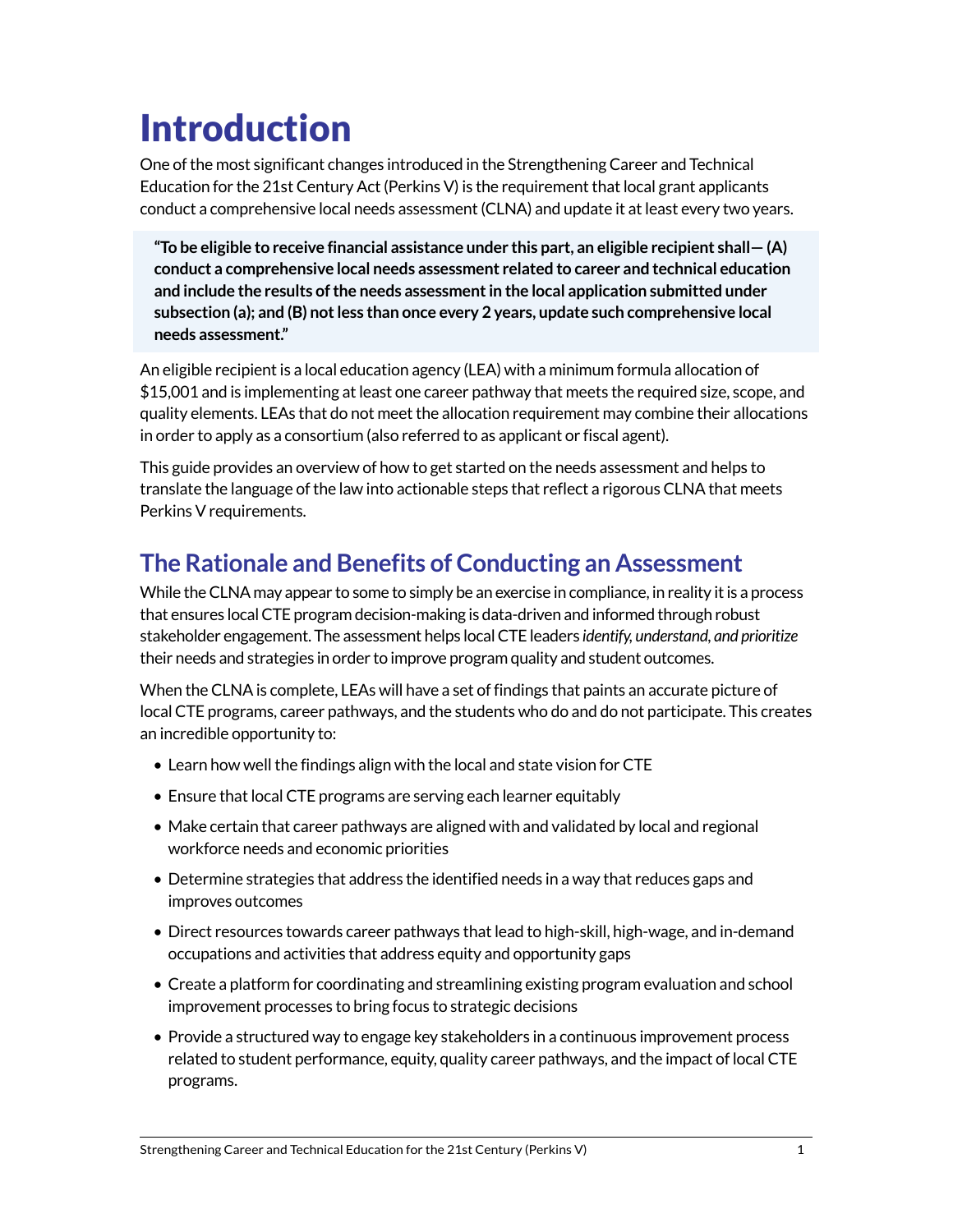In short, the CLNA is the foundation of Perkins V implementation at the local level and will drive development of the local Perkins grant application and future spending decisions.

## **Six Focus Areas of the Comprehensive Local Needs Assessment**

A thoughtfully implemented, data-driven needs assessment provides a powerful opportunity to engage stakeholders in a common understanding and vision for the future of CTE within a community. The CLNA requires applicants to evaluate, in consultation with a wide range of stakeholders, how the school district's overall CTE offerings measure up in several focus areas. These include:

- 1.Performance on federal indicators
- 2.Recruitment, retention, and training of faculty and staff
- 3.Progress toward improving access and equity
- 4.Alignment to labor market needs
- 5. Size, scope, and quality of programs offered
- 6.Progress toward implementing career pathways

As you address each focus area, keep in mind that "needs" can be defined as what is needed to fill a gap between what is and what should be. A need can be felt by an individual, a group, a school, or an entire community. Examining gaps closely, through a root-cause analysis process, helps uncover what is truly needed to move toward improvement (Center for Community Health and Development 2018).

Root-cause analysis is key to identifying effective strategies as it attempts to address the "why" behind the data reviewed. If you have data that reflects large or disproportionate gaps, ask "Why is that?" Stakeholder groups consisting of teachers, students (especially special populations and other marginalized groups), parents, student support personnel, and community-based organizations can provide rich insight into what may be causing the gaps and what can be done to rectify the situation.

Because assessment of each of the six focus areas is key to the assessment process, this guide dedicates one section to each. While going through the process, keep the end product in mind: the Perkins grant application. In other words, once you've completed your CLNA, you will merge the six separate analyses into a set of findings. Then based on stakeholder engagement, you will set a future vision for addressing the needs identified. This may include, among other things, decisions as to which career pathways and activities will be prioritized for funding in your Perkins grant application.

As you begin the process, think about the following questions to get you started:

- Which performance accountability indicators is your district struggling with the most? Why do you think that's so? What strategies can you implement to address the need?
- Which professional development needs are most pressing? What strategies will you use to support educators over the next two years to ensure that programmatic and performance goals can be met?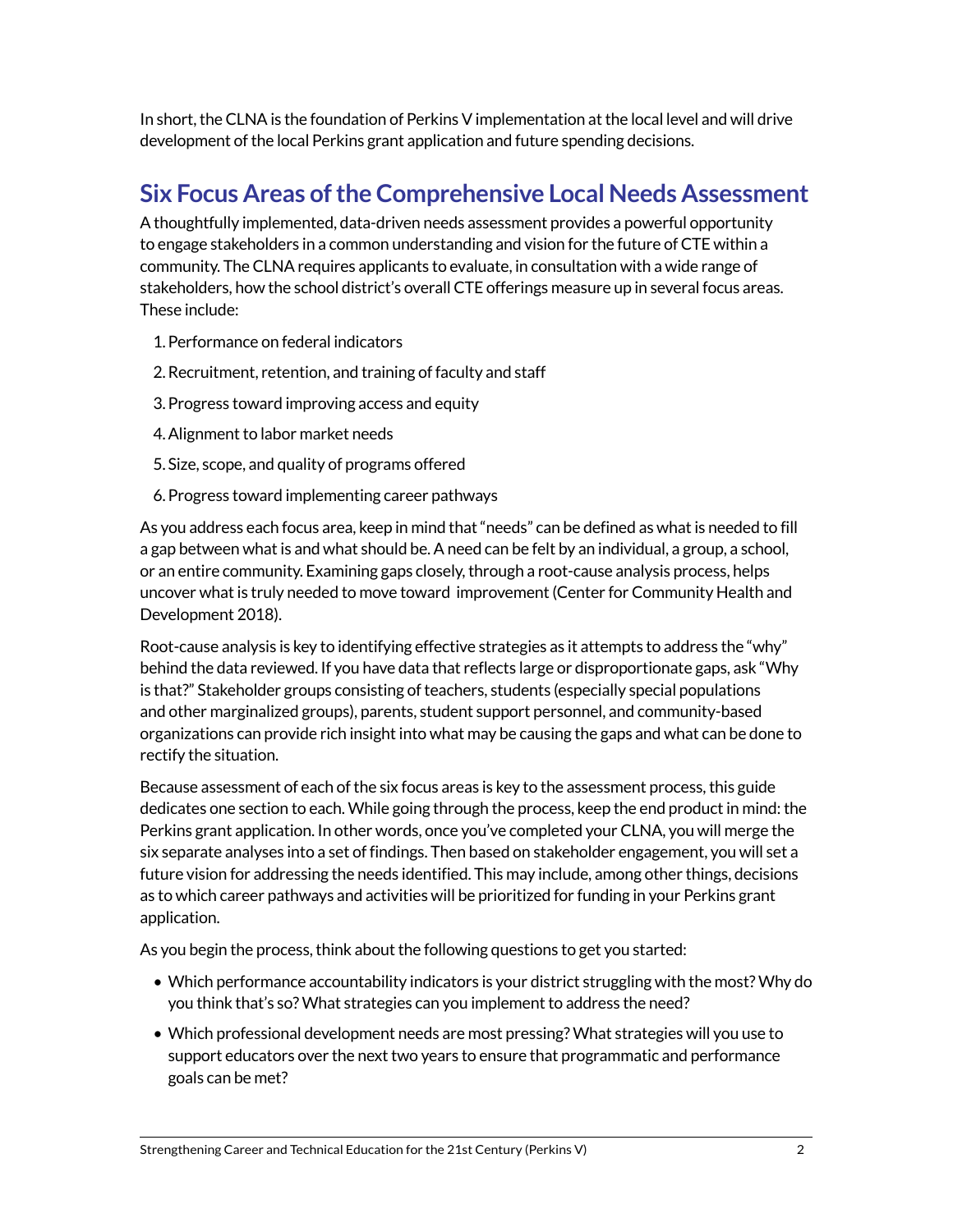- Are there immediate employer needs in the community that can be addressed by a career pathway? What about longer-term needs toward which you can start building a pipeline?
- Which elements of your pathways are the strongest? The weakest? Which of the weaker elements, if addressed, would have the largest impact on student performance?
- How can you offer more students the opportunity to reap the full benefits of career pathways' quality elements?
- Which specific subpopulations are not participating in CTE or are struggling the most to be successful? Are there roadblocks that can be addressed immediately? What strategies need a more comprehensive long-term plan?

Once the assessment is complete, target the areas that you wish to improve in both the short-term and the long-term. Target areas that need the greatest attention, areas where alternative funding sources are not available, or areas that will have the greatest impact on student achievement.

## **Build on Other Process Improvement Efforts**

The CLNA process is modeled after a similar requirement in the Every Student Succeeds Act (ESSA), and consequently, many LEAs are involved in conducting assessments for a number of Title programs (see Appendix B). Similarly, Academic and Career Planning (ACP) features a comparable planning process. Checking in on these parallel efforts ensures that the CLNA aligns with existing continuous improvement activities at the local level that can be leveraged here.

Before you begin, reach out to those in your district who are involved in leading those assessments (evaluations). They may have data readily available and stakeholders may already be identified and embarking on a continuous improvement process. In many districts, for example, curriculum directors, administrators, data stewards, and student services directors have been involved in these processes and would be good resources. Bring them together to serve as your Perkins CLNA leadership team.

Similarly, collaborate with other school and LEA leaders to ensure that the CLNA results can be used within the larger school and district strategic implementation plans to improve outcomes for all students. For more resources on this topic, see the Wisconsin Department of Public Instruction's [Continuous Improvement Process Criteria and Rubric](https://dpi.wi.gov/sites/default/files/imce/continuous-improvement/pdf/CIP_rubric_draft.pdf). For example, the data evaluated could reflect reading discrepancies of which the district is already aware and for which a plan is in place to mitigate the gap.

## **Develop a CLNA Implementation Plan**

A thorough CLNA process will take several months to complete, and it must precede the 2022-23 Perkins grant application process, which typically begins in early March each year. With this in mind, consider the following project planning features: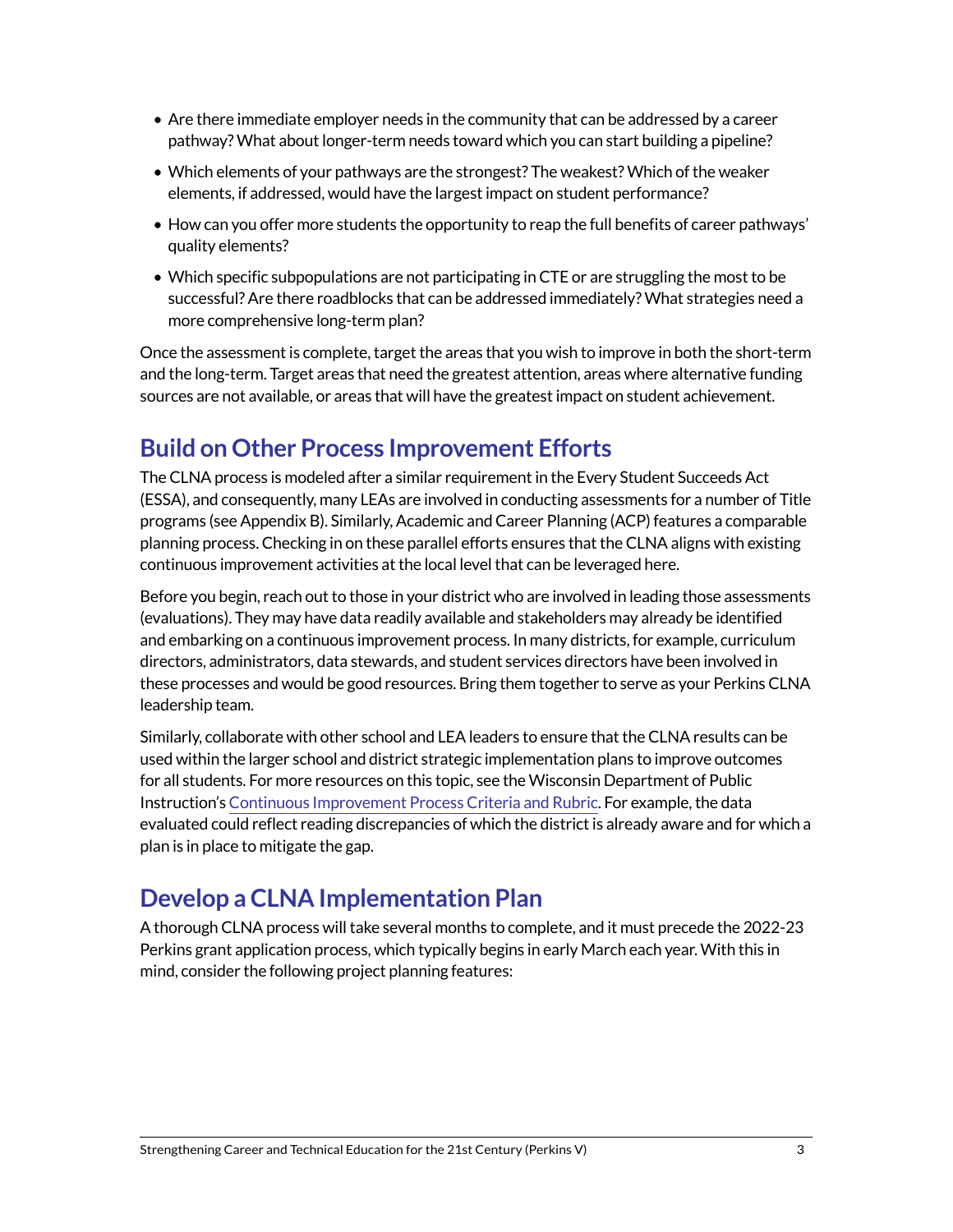- Tap into regional resources. The Regional Career Pathway Coordinator(s) in your region likely have already done the work of identifying regional stakeholders and gathering regional level data and labor market information. [Look up your region](https://dpi.wi.gov/pathways-wisconsin/regional-pathways-project) to find your Regional Career Pathway Coordinator.
- Select a core leadership team. The leadership team can guide the needs assessment and local application process and facilitate the final decision-making process. This group will likely consist of CTE program administrators and other key local decision-makers. The makeup of the team will be based on the size and characteristics of your service area, but whomever you choose should have in-depth knowledge of your CTE program, employers, and community needs, and represent the diversity of your student body.
- Determine who will perform various tasks. The assessment process is filled with a wide variety of tasks, which includes outreach to stakeholders, meeting logistics and schedules, communications, gathering and creating materials, note-taking, compiling information, determining decision points, and more. Make sure at least one person is assigned to each task.
- Create a timeline. Work backwards from when you'll need your results to the present, with deadlines for individual tasks, stakeholder engagement, meetings, and decision points. Creating a separate timeline for each task or part of the process will help you keep the process on track. Appendix A can provide a place for you to start.
- Gather data. Determine what data is already available. Identify what more you need and where to get it. For example, student and course information; stakeholder input from engagement through listening sessions and public forums; interviews and focus groups; surveys distributed by mail, email, or handed out at meetings; and connecting virtually are all options.
- Plan with your final report on results in mind. Consider in advance how you might want to assemble the results of your assessment and present them to stakeholders. Determine how to clearly explain what the assessment found. Determine how to engage people in identifying gaps, completing root-cause analysis, and effective strategies. Simple language accompanied by easy-to-understand charts, pictures, or graphs are always a plus.
- Find efficiency. It is most feasible for a Perkins grant consortium lead agency (fiscal agent) to conduct a joint CLNA that looks at the member districts as a whole, providing a fuller picture of CTE's strengths and gaps within the consortium. The lead agency provides local labor market information (LMI) and directs member districts to local data resources to evaluate outcomes and root causes. Lead agencies must provide a meaningful opportunity for collaboration within and across education systems, business, community, and others. Under this leadership, all districts attend CLNA meetings, discuss vision and mission, and coalesce around outcomes with input from stakeholder groups for the entire consortium.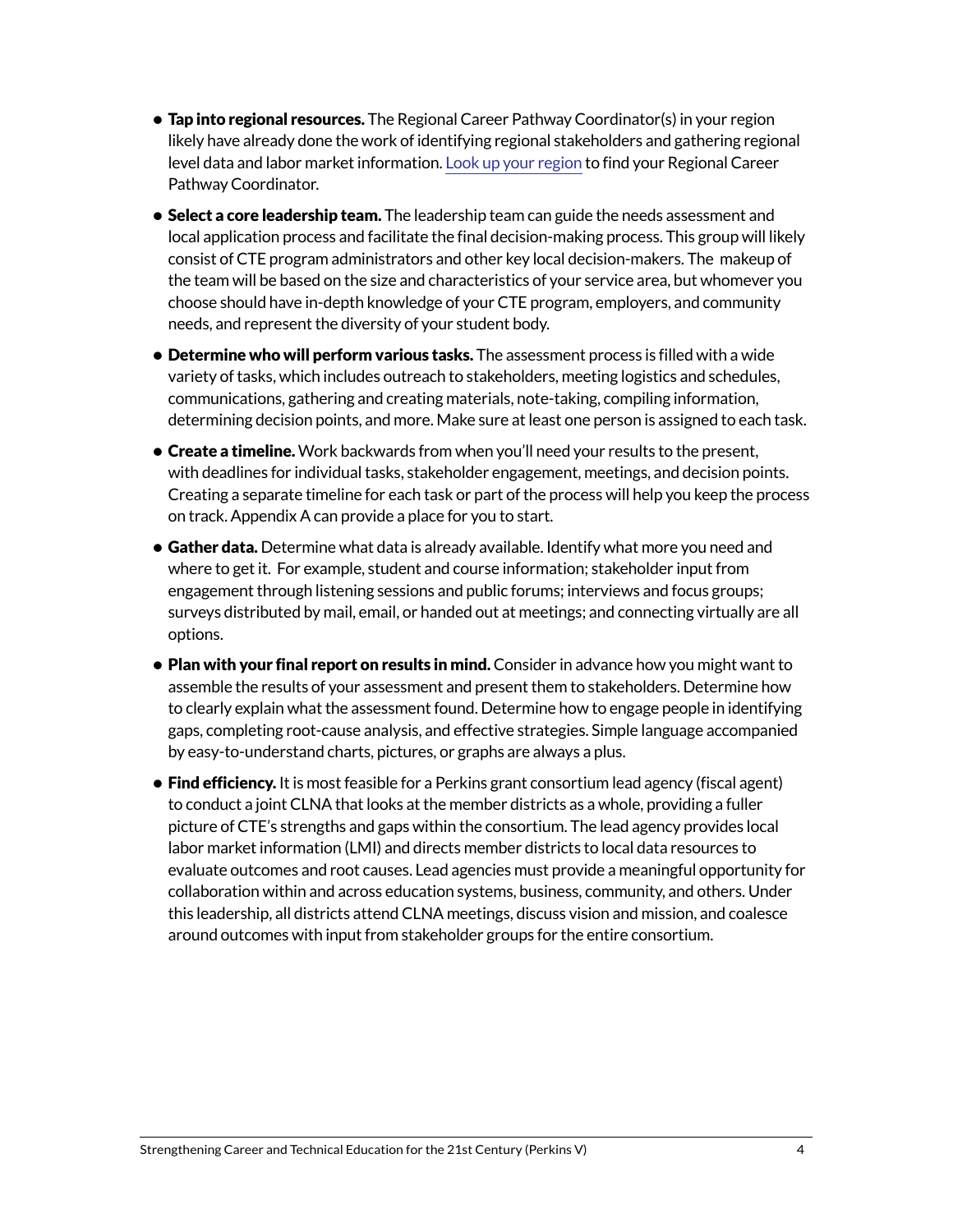# Stakeholder Engagement

Consultation with "a diverse body of stakeholders" is at the heart of ensuring a rigorous and meaningful needs assessment process. Some of the required stakeholders may not be as familiar with your CTE program and its career pathways as others. Nevertheless, their involvement is critical to inform the analysis of the gaps, root cause of barriers, and priorities. Quality stakeholder involvement from the beginning leads to buy-in and support of programs and initiatives, and gives a voice to those who feel they have none. Those who **must** be included, at a minimum, are listed below.

It is important to coordinate with other Perkins grant applicants in your area to ensure that area stakeholders (particularly postsecondary education, business and industry) are not being approached by numerous LEAs for the same information.

The law requires that an *eligible recipient shall involve a diverse body of stakeholders, including, at a minimum—*

(1) representatives of CTE programs in a local educational agency or educational service agency, including teachers, career guidance and academic counselors, principals and other school leaders, administrators, and specialized instructional support personnel and paraprofessionals;

(2) representatives of CTE programs at postsecondary educational institutions, including faculty and administrators;

3) representatives of local workforce development boards **and** a range of local or regional businesses or industries;

(4) parents and students;

(5) representatives of [special populations;](https://dpi.wi.gov/sites/default/files/imce/cte/CPA/2019_03_19_SpecialPopsPerkinsV.pdf)

(6) representatives of regional or **local agencies** serving out-of-school, homeless, and at-risk youth;

(7) representatives of Indian Tribes and Tribal organizations in the State, where applicable [those within a 50-mile radius (20 U.S.C. 7424  $\mathbb{O}(3)(C)$ ]; and

(8) any other stakeholders that the eligible agency (DPI) may require. In the case of Wisconsin, this includes representatives or partners of local or regional work-based learning (WBL) programs, and may include employers, or coordinators of WBL opportunities, such as Wisconsin youth apprenticeship, state-sponsored skills co-op, or other locally developed programs. For a complete list of types of programs, go to the Wisconsin DPI [website for work](https://dpi.wi.gov/cte/career-development/work-based)[based learning.](https://dpi.wi.gov/cte/career-development/work-based) 

To identify stakeholders, *start* with individuals and organizations that your program regularly works with through industry advisory boards, sector partnerships, community groups, parent-teacher associations, and other structures. After identifying those already engaged in your programs, reach out to additional partners to ensure appropriate breadth and depth of representation among the community impacted by CTE. Notice who is **not** "at the table." Conduct an effort to include those who are missing from the discussion. For example, you may already partner with your local chamber of commerce. While a great partner, the chamber may not include full representation of industry sectors. Likewise, are all parent demographics engaged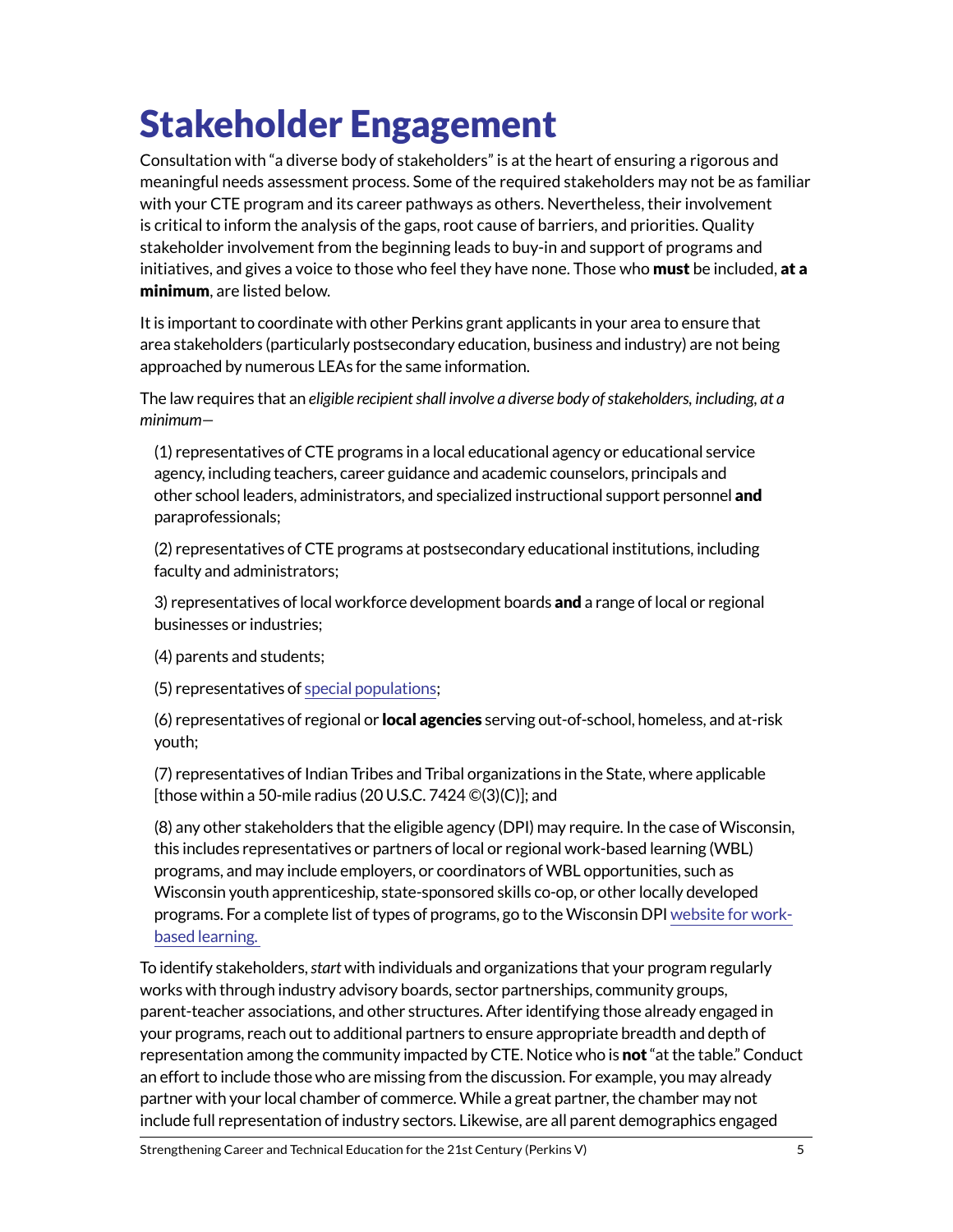in the parent organization or are there certain groups missing? This is an excellent opportunity to diversify your partnerships and build a stronger career pathways system among education, workforce, parents, and community-at-large.

Quality stakeholder engagement involves more than simply checking a box. It consists of conversations and creating spaces where individual stakeholder groups, particularly students, parents, and community-based organizations feel comfortable (not vulnerable) sharing perspectives related to any data gaps the applicant may be experiencing. Regional career pathway collaboratives can be a great resource for gaining broad stakeholder engagement on a higher level. How are you currently involved with the collaboratives? What connections have you made that can serve as a resource? What data have the collaboratives already gathered that is available to you?

How many stakeholders should be involved? As many as are needed to have robust discussions related to gaps and root-cause analysis. The idea is to get a broad enough section of individuals impacted by education decisions, and CTE opportunities offered, to help inform decisions. Different groups may require different collection methods. For example, which groups of students are under- or overrepresented in engagement? How will they be brought into the discussion? Always circle back to inform stakeholders of decisions made and next steps.

# **Tribal Engagement**

Wisconsin Indian tribes must also have an opportunity to provide input on plans for local education programs. If an LEA has multiple tribes in its service area, a consultation that includes affected local tribes should be arranged. Similarly, where multiple applicants serve one tribe, joint consultation would be beneficial. In either case, applicants must ensure that the tribe or tribes have a meaningful and timely opportunity to be engaged as a stakeholder and provide input into the CLNA and grant application.

Involve tribal representation in a manner that best satisfies the needs of the tribe(s) and the applicant in a timely way. Participation in meetings or providing a list of issues or questions on which the LEA seeks input can be effective. In addition, the LEA director should consider providing written follow-up responses to input received during consultation (Wisconsin Department of Public Instruction 2018, "ESSA LEA Plan Frequently Asked Questions," 12-13).

## **Stakeholder Resources**

Applicants have varying levels of connection with the required stakeholders. In recognition of this, the resources below provide information on stakeholder engagement as well as links to organizational contacts and directories to assist you in your outreach.

- [Meaningful Local Engagement Under ESSA](https://dpi.wi.gov/sites/default/files/imce/esea/pdf/lea-and-sl-engagementhandbook_8.10.17.pdf)
- [Building Relationships with Tribes: A Native Process for ESSA Consultation](https://dpi.wi.gov/sites/default/files/imce/esea/pdf/tribalconsultationhandout.pdf)
- [Developing Agreements between Local Education Agencies and American Indian Nations and](https://www.air.org/sites/default/files/Adams_4_HO_WI%20MOU%20Document_7312017_SECC_Equity_Summit.pdf)  [Tribal Communities: A Wisconsin Perspective](https://www.air.org/sites/default/files/Adams_4_HO_WI%20MOU%20Document_7312017_SECC_Equity_Summit.pdf)
- [Wisconsin's American Indian Reservation and Trust Lands](http://witribes.wi.gov/section.asp?linkid=731&locid=57)
- [Wisconsin Tribal Head Officials](http://witribes.wi.gov/docview.asp?docid=19085&locid=57)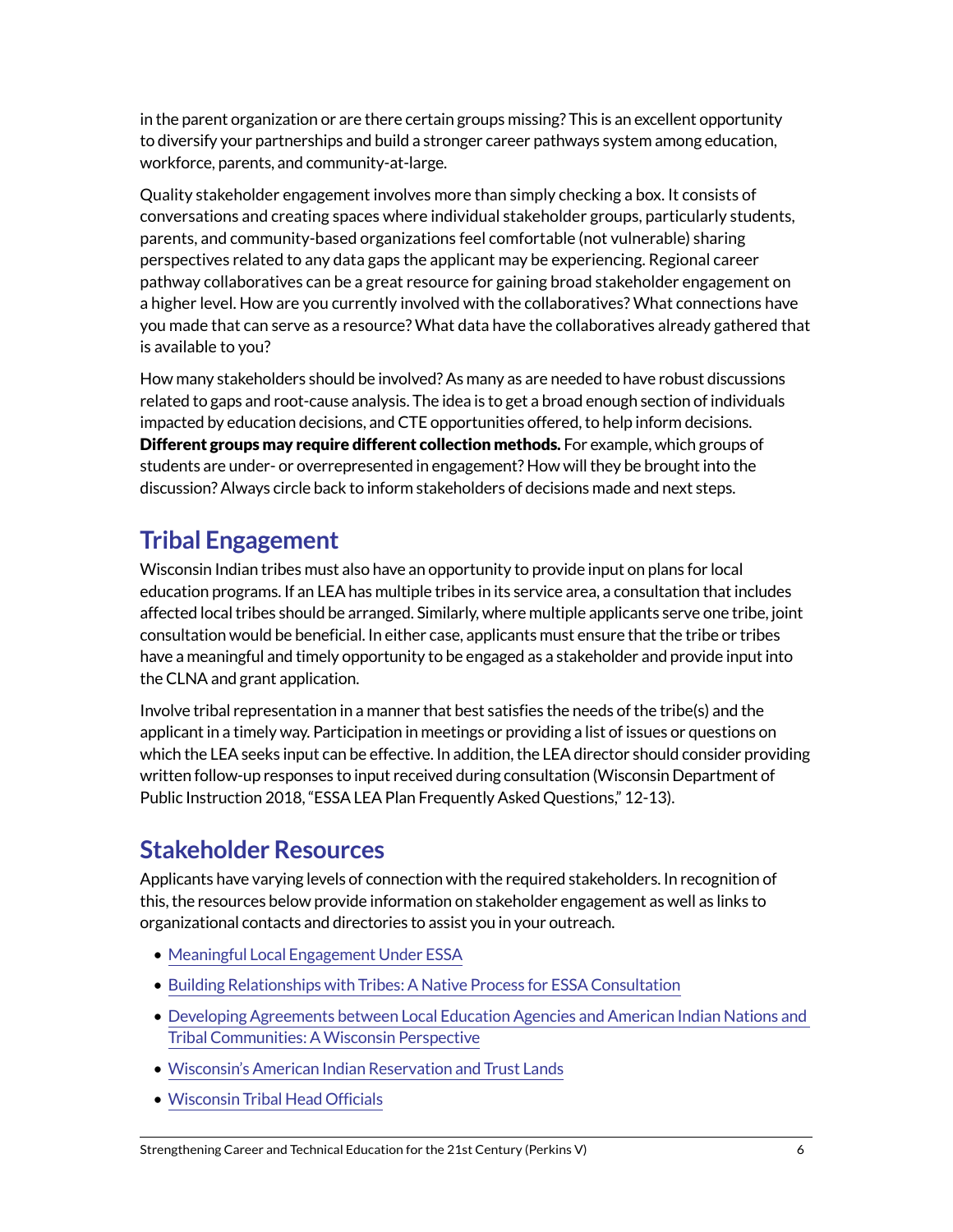- [County Child Welfare Agency Contacts](https://dcf.wisconsin.gov/map/il)
- [Regional Foster Care Independent Living Agencies](https://dcf.wisconsin.gov/map/il-r)
- [Division of Vocational Rehabilitation Service Contacts](https://dwd.wisconsin.gov/dvr/about/locations.htm)
- [Wisconsin Homeless Youth Programs](http://www.wahrs.org/programs.html)
- [DPI Homeless Liaison Directory](https://dpi.wi.gov/homeless/liaisons)
- [Workforce Development Boards](https://www.careeronestop.org/LocalHelp/WorkforceDevelopment/find-workforce-development-boards.aspx)
- [Regional Economic Development Organizations](https://wedc.org/programs-and-resources/regional-economic-development-partners/)

# Six Focus Areas of the Comprehensive Local Needs Assessment

The following sections translate language in the Perkins V law into meaningful action items for each focus area. Suggestions on materials to review, stakeholders to consult, and questions to ask to further your analysis is provided. While there are a wide array of action items and questions to help you think through the process, it is not likely that every single one of these questions or activities will be appropriate for your local area. Use this guide to spark ideas and, within the context of overarching state and federal goals and requirements, select those that will most assist you in completing a robust process.

While the needs assessment requirement is the same for all applicants, the resources, means of engaging stakeholders, and approach to analysis may look very different in small, rural areas versus more populated areas. Ultimately, the assessment process that helps grant applicants make a formal shift from merely collecting information to using the information strategically to drive spending and other decisions to create success for students, employers, and the community-atlarge through CTE will be most impactful.

There is overlap in some aspects of the focus areas. One way to approach the process is to combine the data reviewed for certain focus areas, to provide a wholistic picture of CTE in the district. It is important to remember that no one area is identified in the law as more important than another. To meet federal requirements, your needs assessment must include a data evaluation, identification of needs based on root-cause analysis, goals, and outcome measures.

## **Review of Data**

Work with those responsible for data collection at your district to obtain data in an easily reviewable form. Longitudinal, disaggregated, program-level data that is displayed in an easyto-read format allows key trends to stand out. Data visualization, using tables and graphs that compare each of the special population subgroups to its appropriate comparison group disaggregated by career pathway, will provide a clear picture of what is going on and help facilitate the gap analysis.

To be most effective, the gap analysis should be done at the smallest possible disaggregated data point. Looking at cross-demographic data (i.e. comparing all racial groups, males and females, or each of the special population groups) may also show you similarities and differences across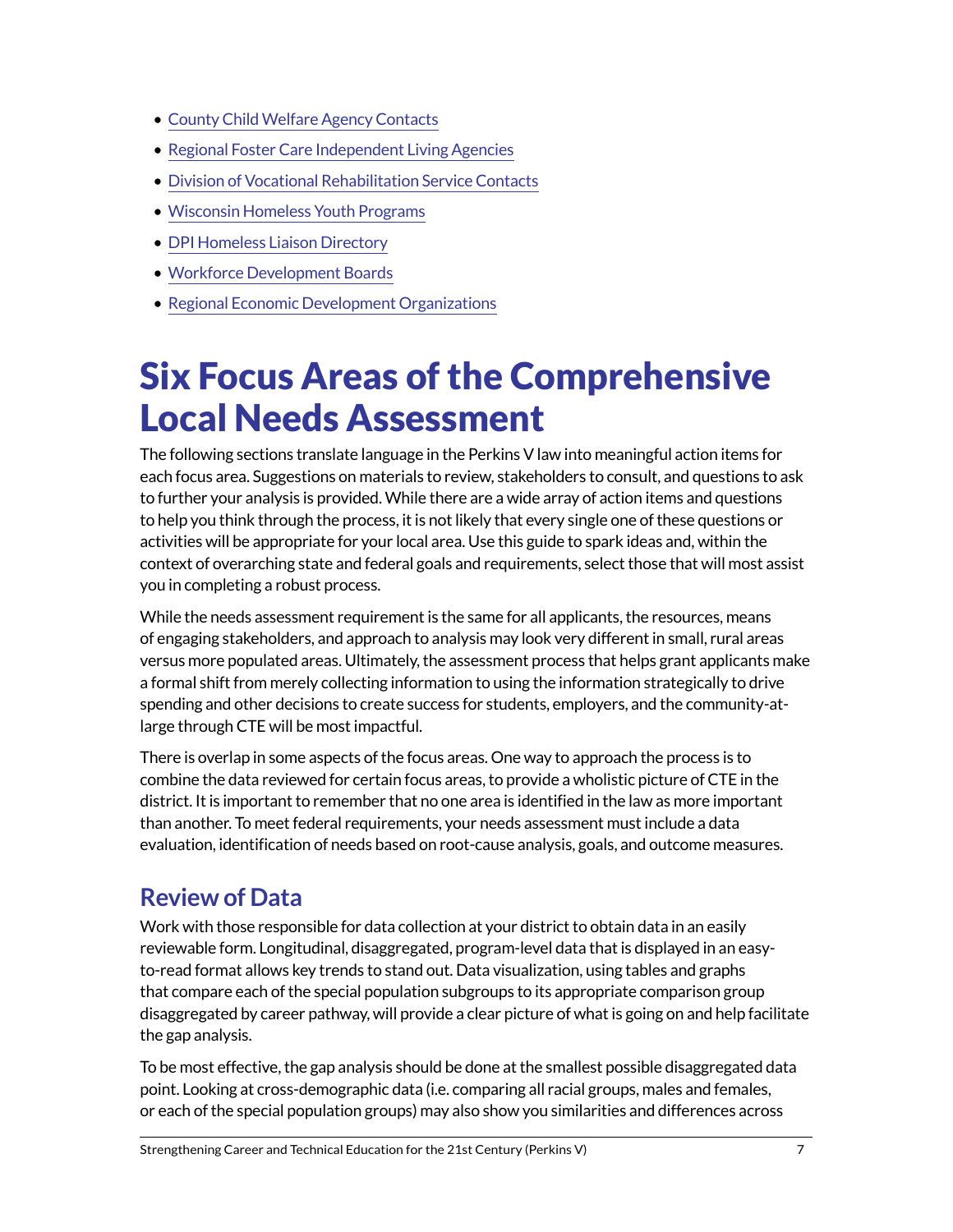demographic groups. Understanding gaps at the lowest disaggregated data level and conducting comparisons will help identify the root causes and potential strategies for closing the gaps more effectively, and help focus efforts on where interventions are needed most. Findings from recent program evaluations in your district conducted as part of a program review process can also form the groundwork for a comprehensive evaluation.

When looking at participation rates, the standard civil rights monitoring gap that flags potential access discrimination is a 10 percent participation gap. For comparison groups with small numbers, you may use smaller comparison percentages or even numeric rather than percentage comparisons. These gaps can show subgroups that are overrepresented or underrepresented. Both should be addressed in the gap analysis.

Once data and specific trends are identified, the next step is to engage stakeholders to determine the underlying meaning, implications, and root causes of inequities. A root-cause analysis is the best way to determine the reasons for a gap and the most effective way to address it. Ultimately, applicants will want to engage lived-experience stakeholders in the evaluation of practices that can combat the issues or barriers identified.

The Perkins grant application will require a description of the CLNA results for each focus area, including the data sets evaluated, the gaps found, the goals identified to mitigate the gaps, the activities that will be implemented to achieve the goal(s), and the measurable goal outcomes expected as a result of the activities (in a number or percent).

## **1. Performance on Federal Accountability Indicators**

Here the law requires you to evaluate your students' performance on federal accountability measures (see Appendix C) in the aggregate and broken out by subpopulation as defined in Perkins V and ESEA:

**Section 134(c)(2)(A) (A): An evaluation of the performance of the students served by the eligible recipient with respect to State-determined and local levels of performance established pursuant to section 113, including an evaluation of performance for special populations and each subgroup described in section 1111(h)(1)(C)(ii) of the Elementary and Secondary Education Act of 1965.**

### **Data should be analyzed:**

- a) Accountability performance indicator data which could be obtained through WISE dash for districts and local student information system vendors.
	- i) The percentage of CTE concentrators who graduate high school (four-year rate and seven-year rate)
	- ii) CTE concentrator proficiency in the state academic standards (science, math, reading and language)
	- iii) The percentage of CTE concentrators who, in the second quarter after exiting from secondary education, are in advanced training, military service program, or employed.
	- iv) The measure of CTE program quality participated in WBL
	- v) The percentage of CTE concentrators in CTE programs that lead to nontraditional fields.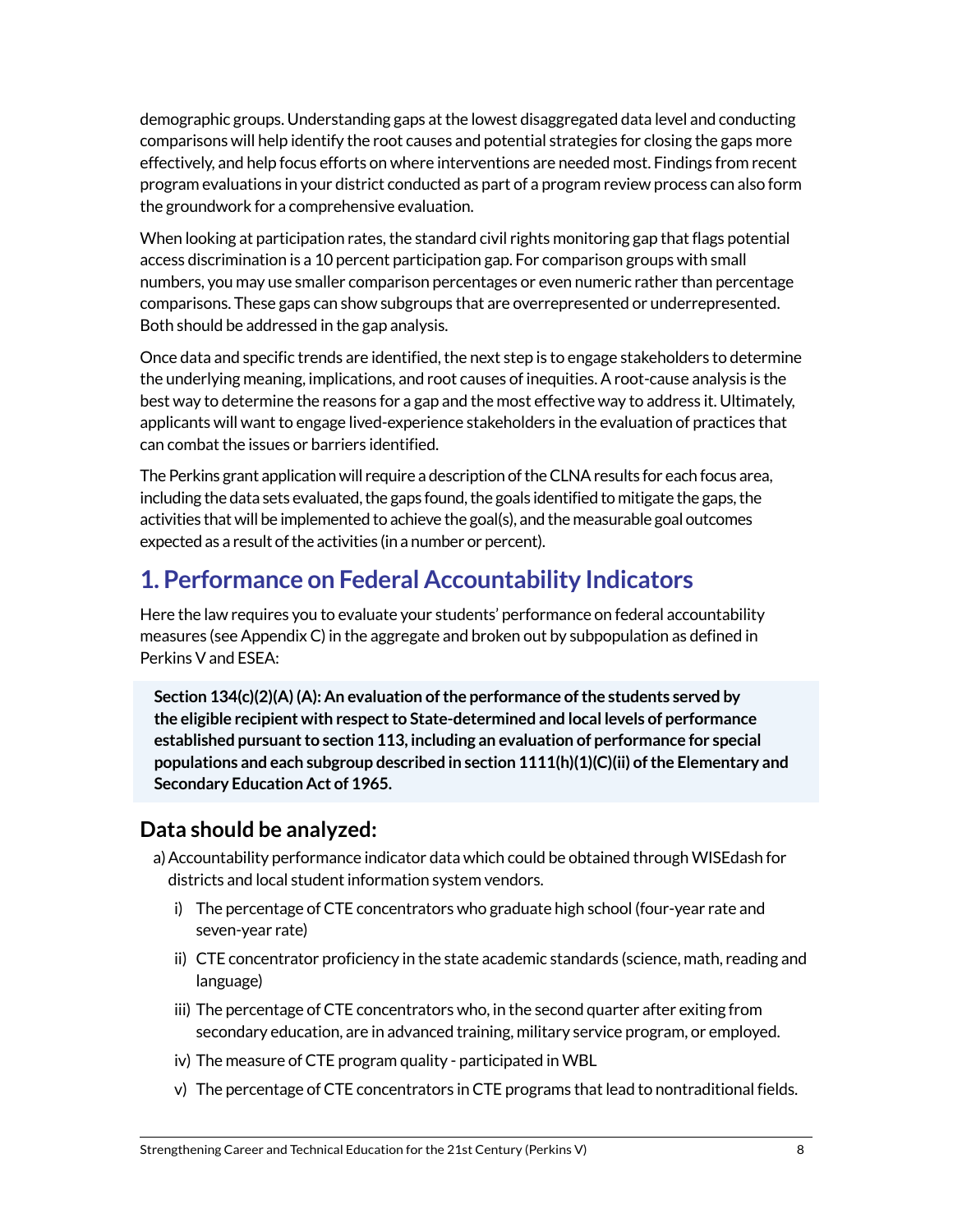b) In keeping with the Perkins V definition of special populations, disaggregate the data by:

- individuals with disabilities
- individuals from economically disadvantaged families, including low-income youth and adults
- individuals preparing for nontraditional fields
- single parents, including single, pregnant women
- English learners
- homeless individuals
- youth who are in or who have aged out of the foster care system
- youth with a parent who is on active duty in the military
- c) In keeping with the Elementary and Secondary Education Act (ESEA), disaggregate by:
	- gender, race and ethnicity, and migrant status
- d)Multiple years of CTE enrollment data. For example, some of the data you report for ESSA may provide valuable information when assessing student performance.
- e)Another approach may be to compare data for CTE concentrators to a similar group of non-CTE students. Analyze differences in graduation rates, academic performance, and placement after graduation.

#### CLNA FOCUS AREA 1: PERFORMANCE ON FEDERAL ACCOUNTABILITY INDICATORS

#### **Materials for Review**

- Perkins performance data for the past several years, aggregated and disaggregated by CTE program, special population groups, and any other data that may have relevance such as ESSA, IDEA, or program-level data
- Race and ethnicity Local administrative data
- Gender Local administrative data
- Economically disadvantaged, including low-income Secondary free and reduced lunch eligibility
- Youth who are in the foster care system Local administrative data
- Students with disabilities (secondary students with IEPs and 504 plans) Local administrative data
- English learners (home language survey, enrollment in bilingual or ELL program) Local administrative data
- Migrant students Local administrative data
- Homeless students (self- or staff-reported) Local administrative data
- Students with a parent in the active military (U.S. armed services)
- Single parents, single pregnant women (self-reported) Local administrative data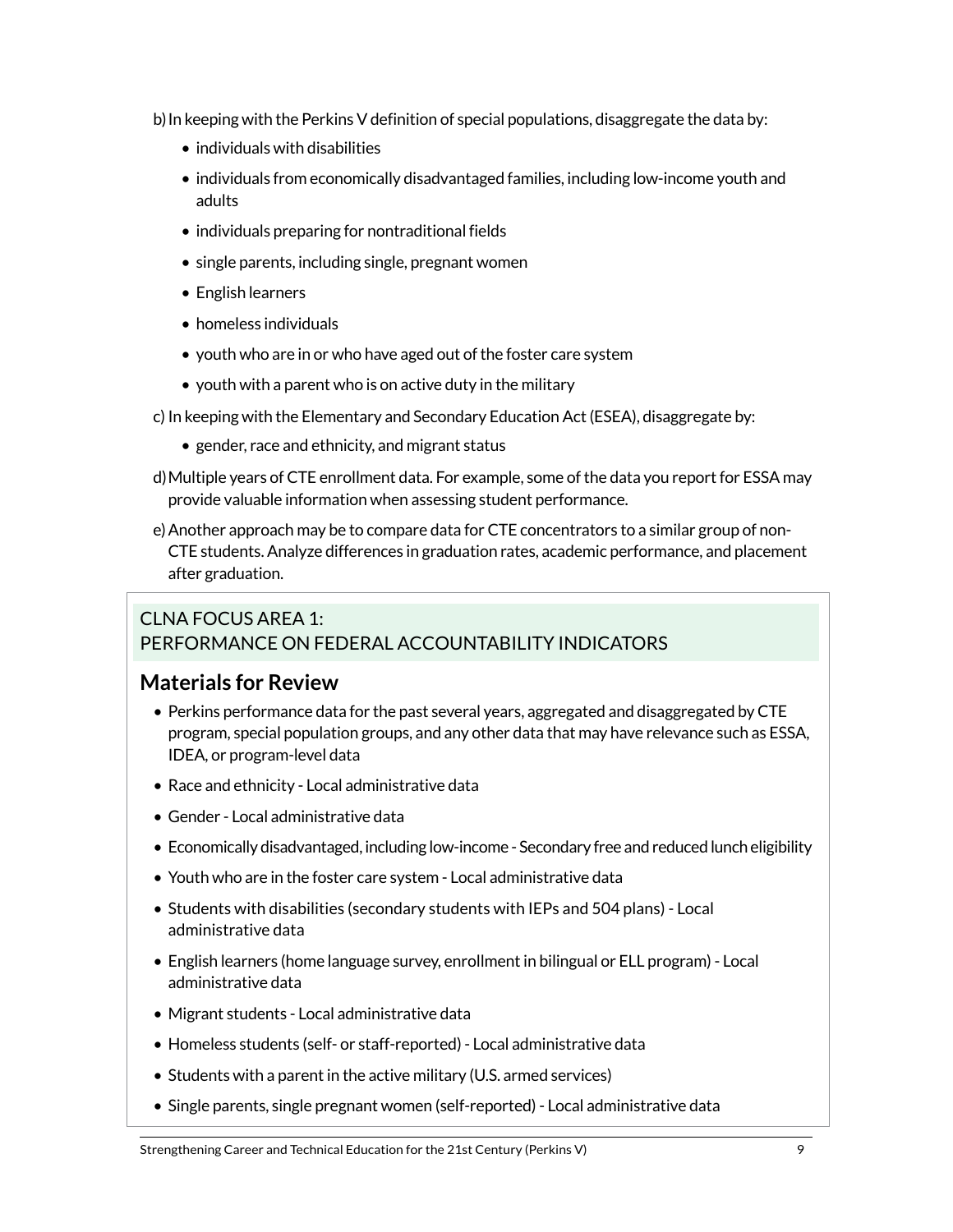- Students pursuing nontraditional careers Identify NTO pathways by gender, identify students in NTO programs
- [WISEdash](https://wisedash.dpi.wi.gov/Dashboard/dashboard/16840) for district dashboards
- [District Report Cards](https://dpi.wi.gov/accountability/report-cards)
- CTEERS/[District Profiles](https://dpi.wi.gov/cte/data/cteers/nto-profiles) can provide historical data (previous performance indicators)
- [ESSA Accountability Report](https://apps2.dpi.wi.gov/essa/home)

#### **Stakeholders to Consult**

- District data stewards (such as WISEdata district users) anyone familiar with navigating through your local information system
- All stakeholders as required, particularly administrators, secondary teachers, support personnel, representatives of special populations, parents, and students

### **Questions to "Ask" the Data**

- How are CTE students performing on each of the federal accountability indicators in comparison to non-CTE students?
- Are there certain student groups that are struggling more than others or have greater achievement gaps?
- Where do the biggest gaps in performance exist between subgroups of students?
- What are the significant differences in the performance indicators between subpopulations and across career pathways?
- What are the potential root causes contributing to data gaps? What can be done to address inequities and raise performance outcomes of students?
- Which Perkins indicator(s) has the LEA struggled to improve consistently?
- Which career pathways are impacting indicator levels the most, both positively and negatively?
- For which Perkins indicator(s) has the LEA struggled to close equity gaps? Which student groups are impacting these indicator levels the most?

## **2. Alignment to Labor Market Needs**

Here the law requires you to consider the alignment between your CTE programs and the labor market needs of your local area, region, or state.

**Section 134(c)(2)(B)(ii) (ii) (I) aligned to State, regional, Tribal, or local in-demand industry sectors or occupations identified by the State workforce development board described in section 101 of the Workforce Innovation and Opportunity Act (29 U.S.C. 3111) (referred to in this section as the 'State board') or local workforce development board, including career pathways, where appropriate; or (II) designed to meet local education or economic needs not identified by State boards or local workforce development boards.**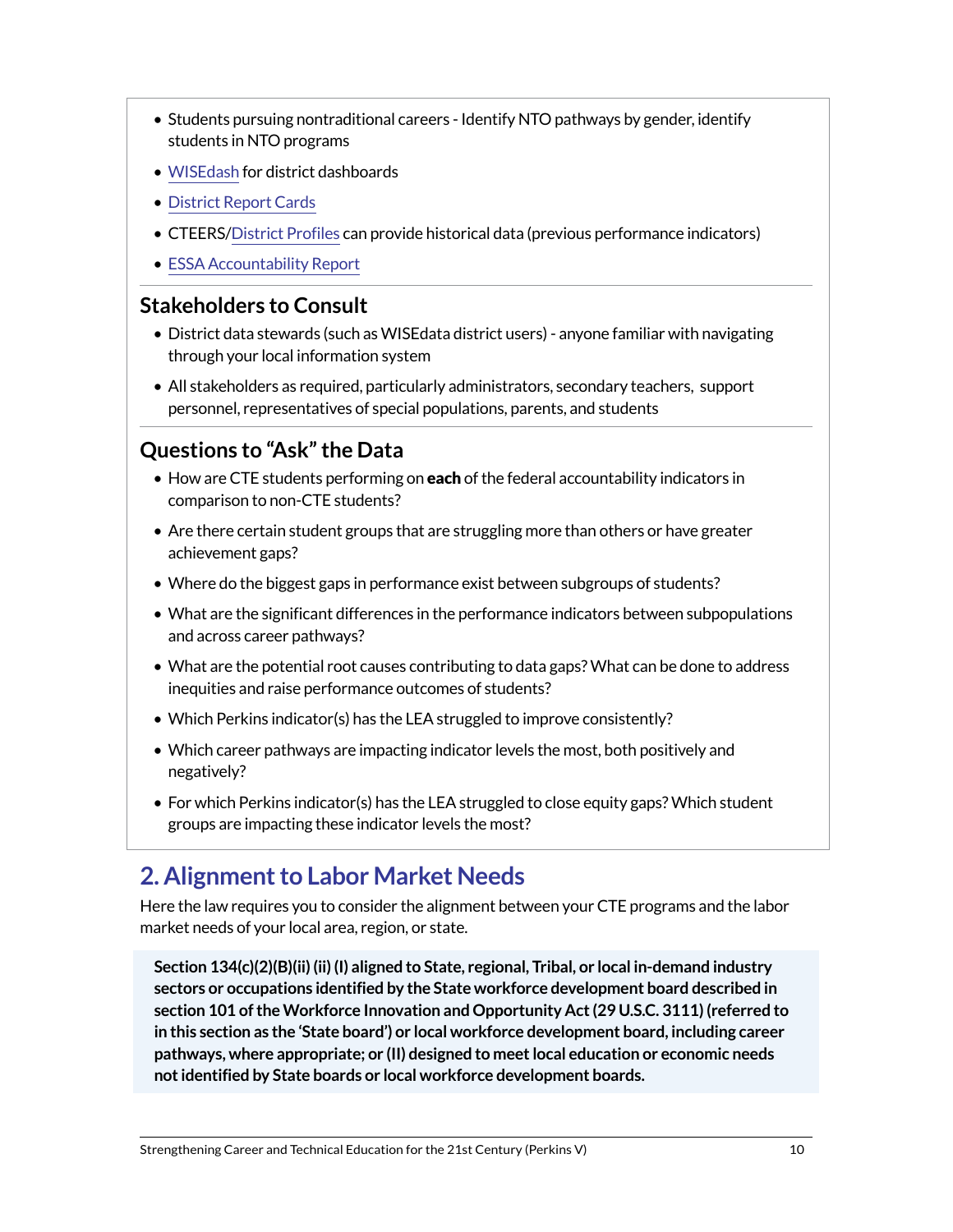As a state we want to invest time, funding, and resources into quality CTE pathways that are the most likely to lead to family-sustaining careers for our students. When looking at labor market information, such as employment projections and emerging occupations, evaluate which CTE program areas in our state and in your local region are projected to have the most career opportunities and the best wages for your students. These are the areas to invest in for pathway development.

#### CLNA FOCUS AREA 2: ALIGNMENT TO LABOR MARKET NEEDS

| Questions<br>What industry sectors are projected to grow<br>the most in our local area as well as in the state?                                                                        | <b>Resources</b><br>Industry Projection Reports for each career<br>cluster will be available on DPI's Labor Market<br>Information page.                                                                                                                                                                       |  |  |
|----------------------------------------------------------------------------------------------------------------------------------------------------------------------------------------|---------------------------------------------------------------------------------------------------------------------------------------------------------------------------------------------------------------------------------------------------------------------------------------------------------------|--|--|
| What emerging jobs should we be preparing<br>students for?<br>What skills will they need in the future?                                                                                | Emerging Occupations Reports will be<br>available on DPI's Labor Market Information<br>page.<br>Websites for industry reports on emerging<br>occupations for your local:<br>• Regional Economic Organizations<br>• Workforce Development Boards<br>• Chambers of Commerce<br>• Industry or trade associations |  |  |
| How do our CTE career pathways align with<br>these industry projections and emerging<br>occupations?                                                                                   | CTE program courses and enrollment data for<br>your district or consortia<br>Related course syllabi to assess skills that are<br>currently being taught                                                                                                                                                       |  |  |
| Are we teaching students the right skills for the<br>jobs that will be most in demand in the future?                                                                                   |                                                                                                                                                                                                                                                                                                               |  |  |
| Do the CTE courses offered and the number<br>of students graduating in each career pathway<br>align with industry projections and emerging<br>occupations? Where are the biggest gaps? |                                                                                                                                                                                                                                                                                                               |  |  |
| How can we work with employers, institutions<br>of higher education, and community partners in<br>our region to fill these gaps?                                                       |                                                                                                                                                                                                                                                                                                               |  |  |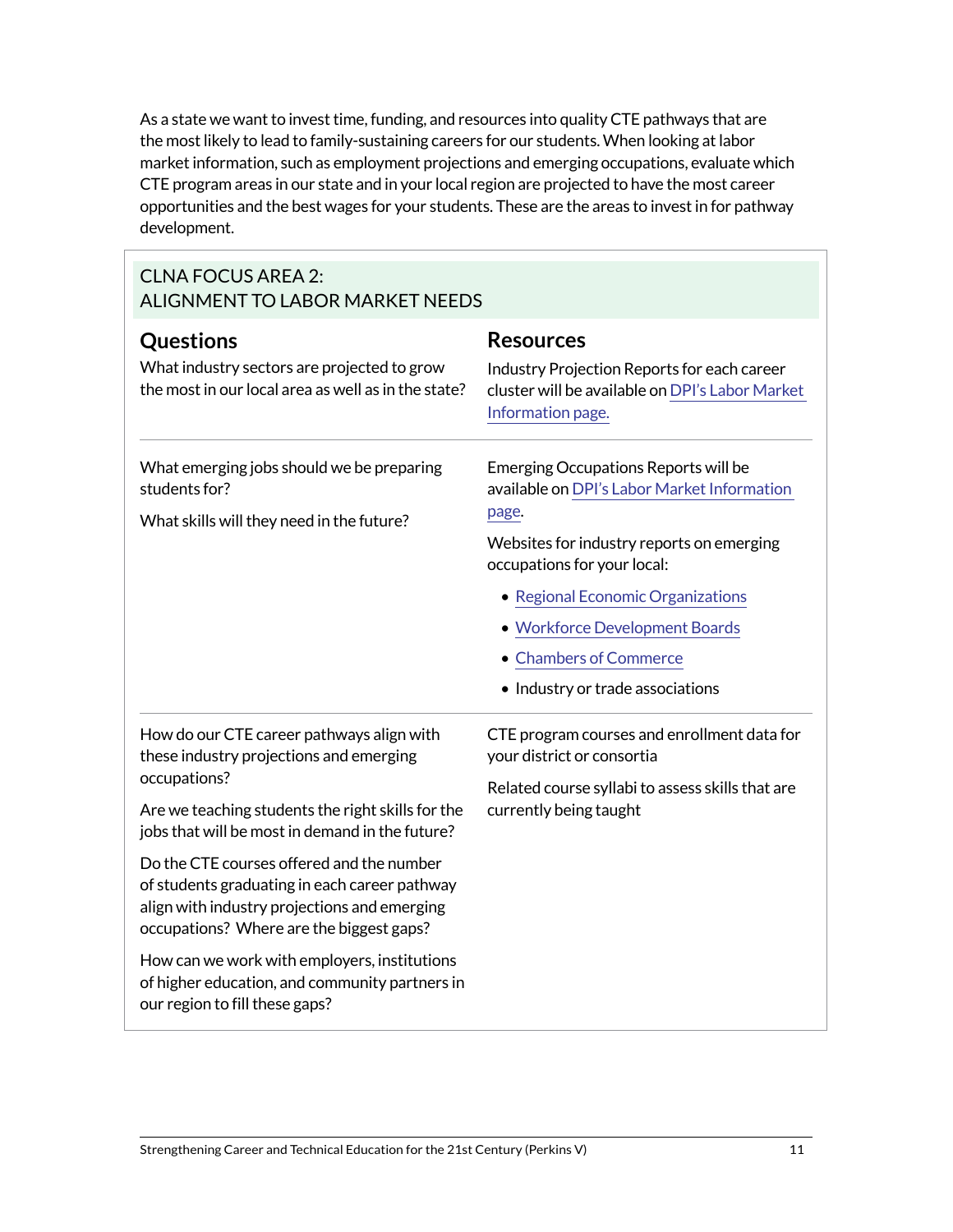### **Stakeholders to Consult**

- K-12 stakeholders, particularly administrators, curriculum directors, WBL coordinators, teachers, school counselors, parents, students, and those that represent special populations
- Other regional stakeholders including employers, postsecondary education partners, local workforce investment boards, economic development and workforce development partners

Keep in mind that other local districts and Perkins consortia in your area are likely looking to contact the same regional partners. Consider how you can reach out to these partners in a coordinated way.

The following Regional Career Pathways (RCPs) have already been vetted for labor market needs in Wisconsin regions.

- Healthcare specifically in therapeutic and diagnostic services
- Architecture & Construction
- Advanced Manufacturing
- Digital Technology
- Business Management
- Finance
- Marketing

While Perkins applicants are not required to provide labor market information for these industries in their Perkins grant application, LEAs that offer an RCP should explore careers that employers have identified as being in highest demand and the skills they consider most important. Information is located on the [Pathways Wisconsin webpage](https://dpi.wi.gov/pathways-wisconsin) industry tabs.

As you analyze labor market data with key stakeholders, be sure to look into the future, keeping in mind that your needs assessment will be the foundation of planning for activities identified in the local Perkins application.

You may choose to approach the evaluation of the following four focus areas holistically. The key is to capture the full breadth of program quality and implementation.

Consider using state standards or standards from an organization, such as A[CTE's Quality CTE](https://www.acteonline.org/professional-development/high-quality-cte-tools/)  [Program of Study Framework,](https://www.acteonline.org/professional-development/high-quality-cte-tools/) to guide your evaluation. This ACTE evidence-based framework includes nearly 100 indicators across 12 elements to capture the breadth of activities that impact program scope, delivery, implementation, and quality. While the ACTE Framework is intended for evaluating an individual career pathway (or program of study), it can also be used to assess multiple career pathways.

## **3. Size, Scope, and Quality of Programs Offered**

Here the law requires grant applicants to assess whether you are offering a sufficient number of career pathway courses and opportunities to meet the needs of your student population; whether those opportunities are broad and vertically aligned, including linkages to the next level of education; and finally, evaluation of course delivery that develops student knowledge and skills to prepare them for success in a career pathway.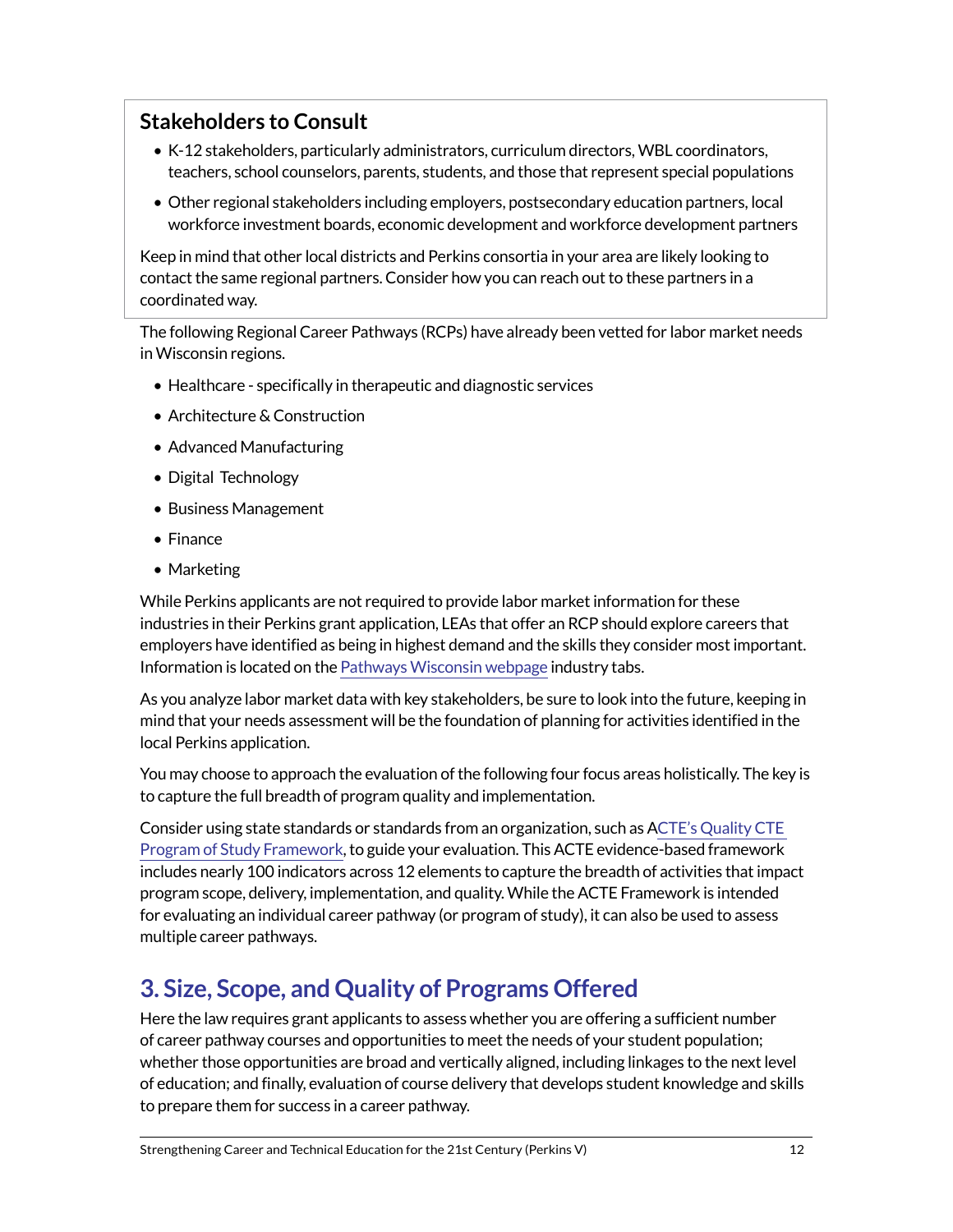**Section 134(c)(2)(B)(i): (B) A description of how career and technical education programs offered by the eligible recipient are— (i) sufficient in size, scope, and quality to meet the needs of all students served by the eligible recipient; and…**

As part of the Perkins V state plan, Wisconsin was required to include specific definitions for "size," "scope," and "quality." The bullet points below serve to define these terms as applicants engage stakeholders in discussions of local needs.

#### **Size**

• Eligible recipients offer at least one CTE career pathway that meets minimum requirements for quality. *Note: While a minimum of one is required, every career pathway must be evaluated for and meet SSQ requirements with the results included in the Perkins application.*

#### **Scope**

- CTE career pathway courses progress from introductory to more advanced courses that build on each other and may include options for postsecondary education articulation.
- CTE career pathways are incorporated into school district ACP service delivery and advising.
- CTE career pathway courses align with the workforce skills needed.

## **Quality**

- CTE career pathway instruction is rigorous and aligns curriculum to state academic standards.
- CTE career pathway has teachers appropriately licensed or credentialed in the CTE content.
- CTE career pathway provides opportunities in work-based learning as defined by Perkins V.
- CTE career pathway provides opportunities that include industry-recognized credentials.
- CTE career pathway provides opportunities to obtain early college credit for required courses.
- Career and technical student organization (CTSO) activities align with the career pathway.

#### CLNA FOCUS AREA 3: SIZE, SCOPE, AND QUALITY OF PROGRAMS OFFERED

## **Materials for Review**

#### Size

- Total number of career pathways and number of courses within a sequence starting with introductory and building to more advanced course(s) within each pathway
- Total number of students who could be served through the pathway, in aggregate and disaggregate
- Total number of CTE participant and concentrator enrollments for the past several years, in aggregate and disaggregate
- CTE course enrollments for the past several years for each pathway (trends)
- Student interest in and accessibility of particular career pathways
- Student groups who are and are not enrolled or persisting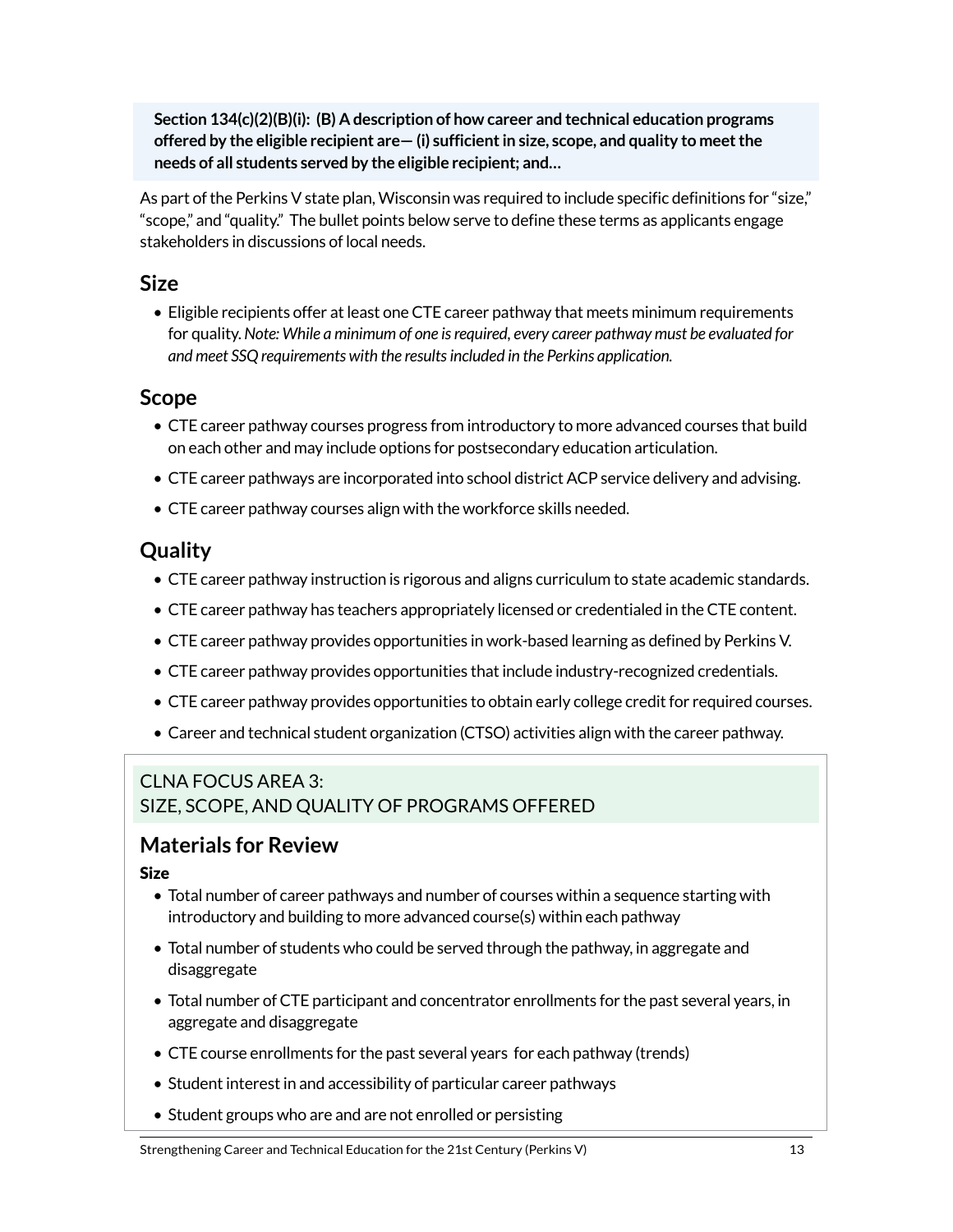#### Scope

- Documentation of course sequences from introductory to more advanced and aligned curriculum standards.
- Curriculum standards that show depth and breadth of offerings
- Number and type of credit transfer agreements
- Descriptions of dual or early college credit opportunities, and data on student participation
- Data on student enrollment, and attainment of credentials and articulated credit
- Data on student retention and transition to postsecondary education within the career pathway
- The number of opportunities for extended learning within and across career pathways

#### Quality

A wide variety of materials can inform the evaluation of quality.

- Curriculum standards and frameworks, lesson plans, assessments, and partnerships
- Type and frequency of communications and engagement activities
- Work-based learning opportunities and procedures
- Dual credit agreements in place and the number of students who enroll and finish
- Industry-recognized credentials (IRCs) available and obtained by students
- CTSO activities and alignment to career pathway curriculum, data collection
- Continuous evaluation and program improvement processes

### **Stakeholders to Consult**

Stakeholders as required by law, particularly secondary administrators and teachers, postsecondary personnel, counselors, representatives of special populations, parents and students, business and industry, and district evaluation committees, as applicable.

### **Questions to "Ask" the Data**

- Are career pathways offered aligned to labor market needs? How are you preparing students for the jobs that will be most in demand for each career pathway program?
- Which career pathways are students choosing to enroll in?
- Are pathways enrollments too low to justify the costs?
- Are a sufficient number of courses and course sections offered within each pathway?
- Are there students who want to enroll in pathway courses who are unable to do so? Why?
- Do some pathways offer more opportunities for skill development than others, both in the classroom or laboratory as well as through extended learning experiences?
- How do the pathways compare to a set of quality standards developed by WI DPI or by a relevant third party?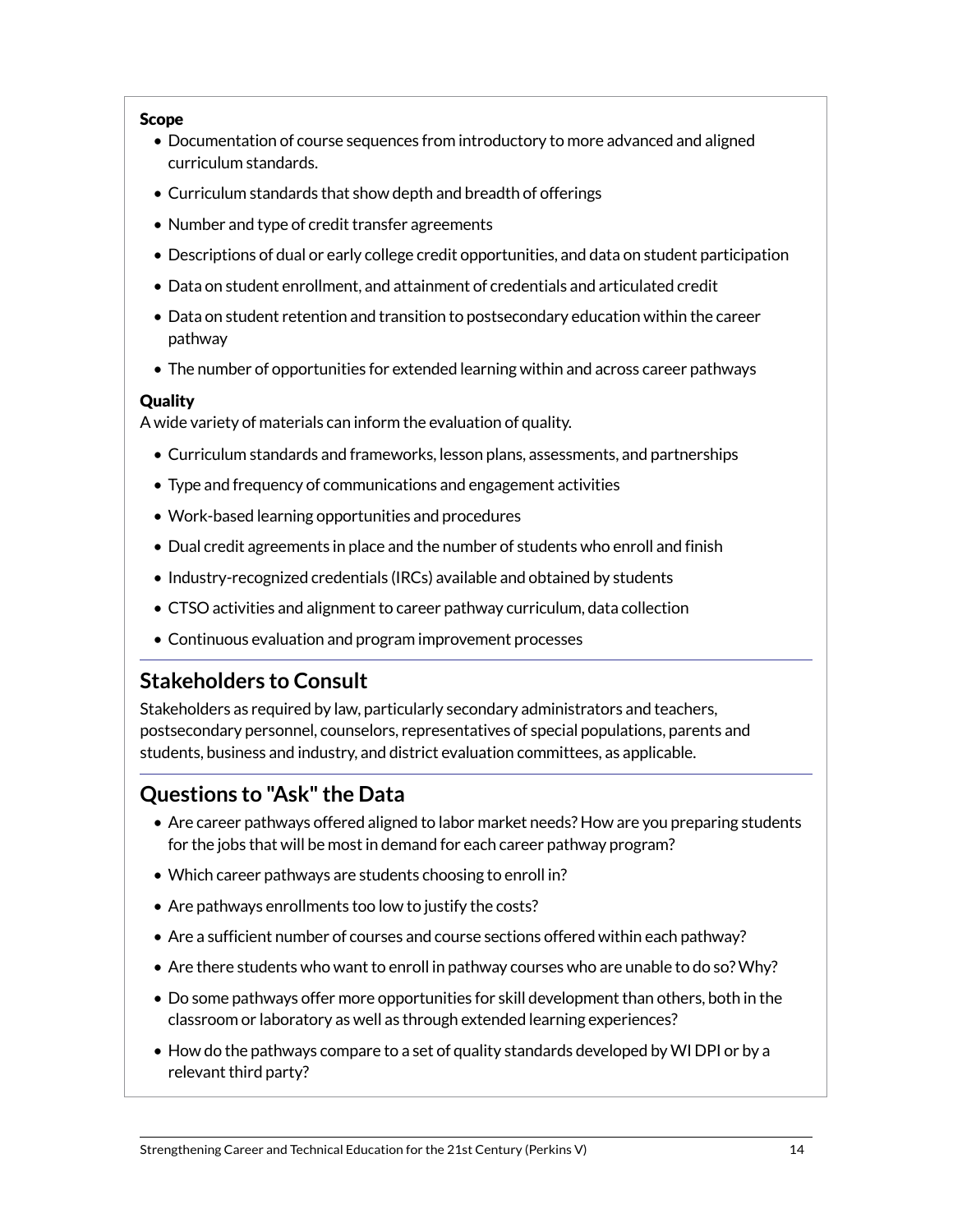- How does each pathway offered compare in quality? What needs to be built up?
- How do specific components of quality, such as work-based learning or instruction, compare in quality?
- Do some pathways lack employer engagement in either career-based learning experiences or work-based learning experiences?
- Programs should be developed within robust career pathways that articulate with postsecondary partners. Which career pathway areas need further development? Which postsecondary education partnerships need further nurturing or support to move forward?
- In which career pathways are students of color or members of special populations underrepresented?

# **4. Progress Toward Implementing CTE Programs and Career Pathways**

**Section 134(c)(2)(C): (C) An evaluation of progress toward the implementation of career and technical education programs and programs of study.**

#### CLNA FOCUS AREA 4: PROGRESS TOWARD IMPLEMENTING PROGRAMS AND PROGRAMS OF STUDY

#### **Materials to Review**

- Documentation of course sequences and aligned curriculum
- Curriculum standards for academic, technical, and employability skills
- The number of credit transfer agreements
- Data on student retention and transition to postsecondary education within the program of study
- Descriptions of dual/concurrent enrollment programs, student participation, and credit obtainment disaggregated
- Data on student attainment of industry recognized credentials disaggregated
- Work-based learning participation data disaggregated (including DWD Youth Apprenticeship Dashboard and State-sponsored Co-op Portfolio programs)

### **Stakeholders to Consult**

• All required stakeholders, including teachers, parents, students, community partners, and LEA data stewards

#### **Questions to "Ask" the Data**

• How fully are my programs aligned and articulated across secondary and postsecondary education?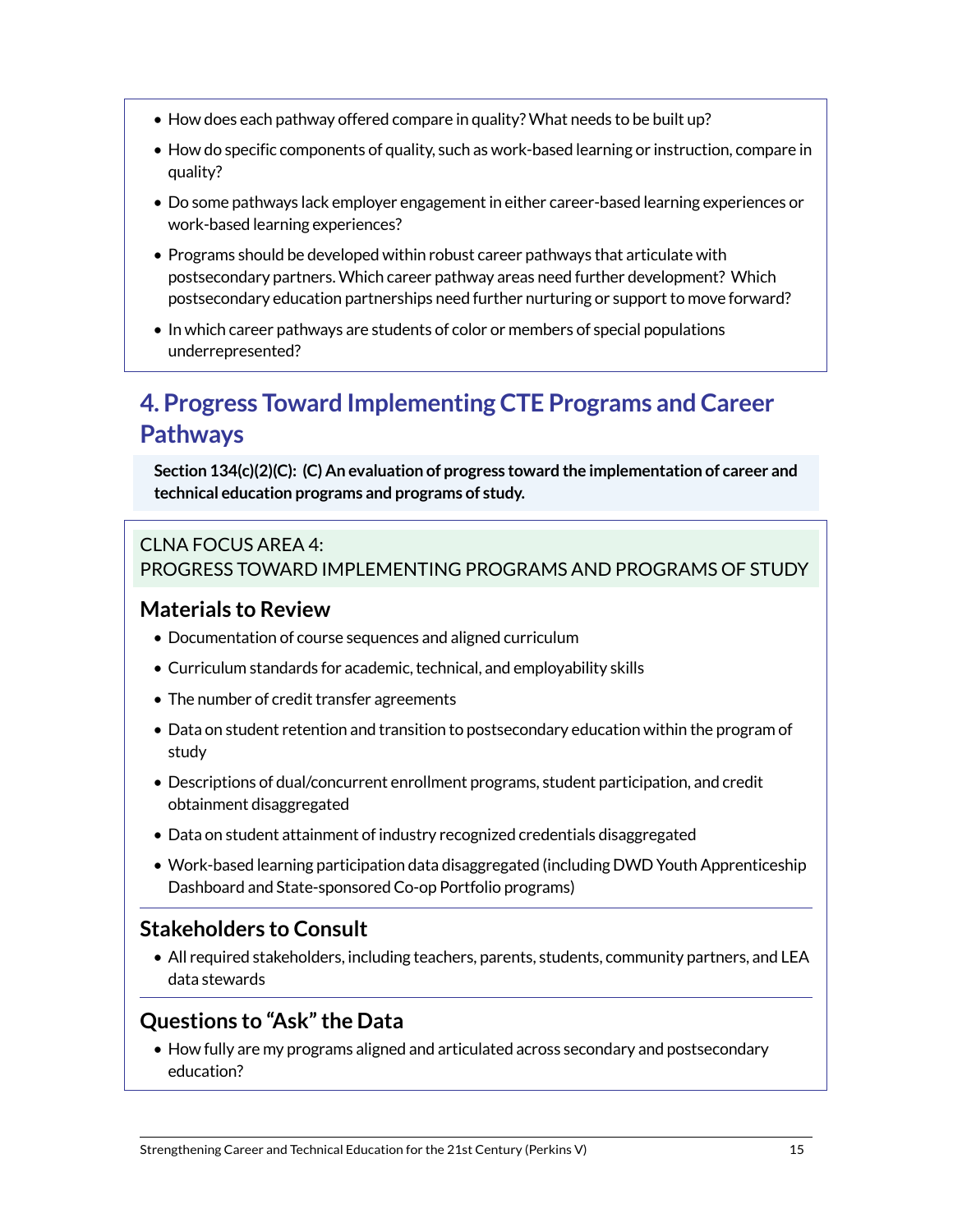- Do my programs incorporate relevant academic, technical, and employability skills at every learner level?
- Do I have credit-transfer agreements in place to help students earn and articulate credit?
- Are my students continuing in the same program of study?
- Are secondary students earning recognized credentials toward employment in a pathway? Which ones?
- Are secondary students in career pathways earning dual/concurrent enrollment credit?
- Which career pathways have the highest student performance outcomes, and which have the lowest? This will also inform your equity and access and career pathways section.
- Which career pathways have the highest student performance outcomes for special populations? Which have the lowest? This will also inform your equity and access and career pathways section.
- Which accommodations, modifications, and supportive services for special populations are underutilized within a career pathway? What additional accommodations, modifications, and supportive services would help ensure access and equity for all students in CTE?

# **5. Recruitment, Retention, and Training of Faculty and Staff**

Here the law requires you to assess and develop plans to improve the quality of your faculty and staff through recruitment, retention, and professional development, with particular attention paid to diversity in the profession.

**Perkins V Section 134(c)(2)(D): (D) A description of how the eligible recipient will improve recruitment, retention, and training of career and technical education teachers, faculty, specialized instructional support personnel, paraprofessionals, and career guidance and academic counselors, including individuals in groups underrepresented in such professions.**

Ground your evaluation in this section in state and/or local district policies and relevant terms defined in Perkins V, particularly the definition of "professional development," which emphasizes sustainability, relevance, and quality of these experiences.

When assessing your district personnel, take a comprehensive view of what you know about educators, administrators, staff, and academic and career counselors across your program. Evaluate what these educators bring to the table: their preparation and credentialing in comparison to state, district, or institutional requirements; the ways the above personnel demonstrate their commitment to the profession through pursuit of advanced certification or extensive professional development. Look for gaps in expertise within and across career pathways. In addition, consider how educators, staff, and administrators are recruited and prepared for their responsibilities, particularly new educators coming from an industry background, and the type of support or professional development provided for those with experience-based licenses, and the quality of what is provided.

To take this analysis further, compare your current staff capacity to your future plans for CTE programming. For instance, if you intend to develop new career pathways or expand access or elements of current pathways, look at your current staff and determine where you need to increase skills or hire new people.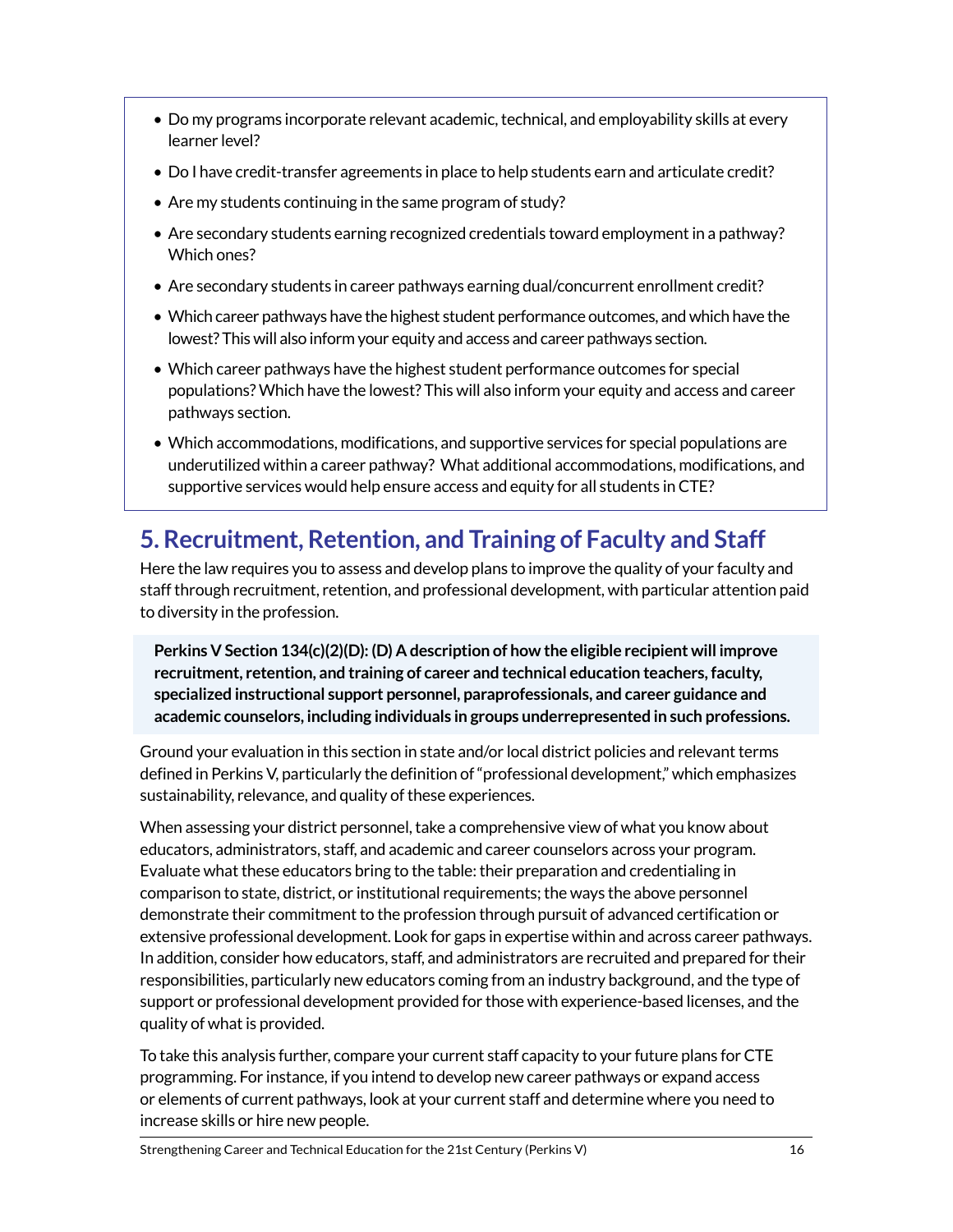It is also vital that you evaluate the ways in which you are supporting faculty and staff through wages, benefits, professional development, and recruitment and retention activities. Develop surveys or conduct focus groups to seek feedback on faculty and staff needs and preferences.

Finally, consider your methods for recruiting and retaining educators and staff from populations traditionally underrepresented in the profession. Compare the demographics of your teachers and staff to the makeup of your student body. Consider to what extent students are learning from educators who reflect the demographics of students themselves and their communities.

To make the evaluation more robust, conduct a root-cause and strategy analysis similar to that outlined in the "Student Performance" and "Progress Toward Improving Access and Equity" sections of this guide, and consult colleagues who worked on teacher shortage and diversity issues for ESEA.

### CLNA FOCUS AREA 5: RECRUITMENT, RETENTION, AND TRAINING OF FACULTY AND STAFF

### **Materials to Review**

- The [Wisconsin Talent Development Framework](https://dpi.wi.gov/licensing/programs/talent-dev-framework) as a resource to review current policy and practices; collaborate with stakeholders to identify gaps and strategies for consideration; and develop a strategic plan
- Wisconsin DPI [Teacher Education, Professional Development, and Licensing](https://dpi.wi.gov/licensing/pathways-licensure) for information on multiple pathways to licensure
- Data on faculty, staff, administrator, and counselor preparation, credentials, salaries and benefits, and demographics, both local and regional
- Recruitment and retention processes
- Professional development, mentoring, and externship opportunities
- Data on educator participation in professional development, mentoring, and externship
- Data on educator and staff retention
- Findings from teacher evaluations
- Findings from surveys or focus groups of educators' needs and preferences
- Information about teacher shortage areas and projections of future staffing needs

### **Stakeholders to Consult**

• Particularly teachers, administrators, school counselors, business and industry, and institutions of higher education.

### **Questions to "Ask" the Data**

- How diverse is the staff? Does it reflect the demographic makeup of the student body?
- What processes are in place to recruit and induct new teachers and staff? Are these processes efficient and effective, especially for teachers coming from industry?
- Are all the educators teaching CTE programs adequately credentialed? What is needed?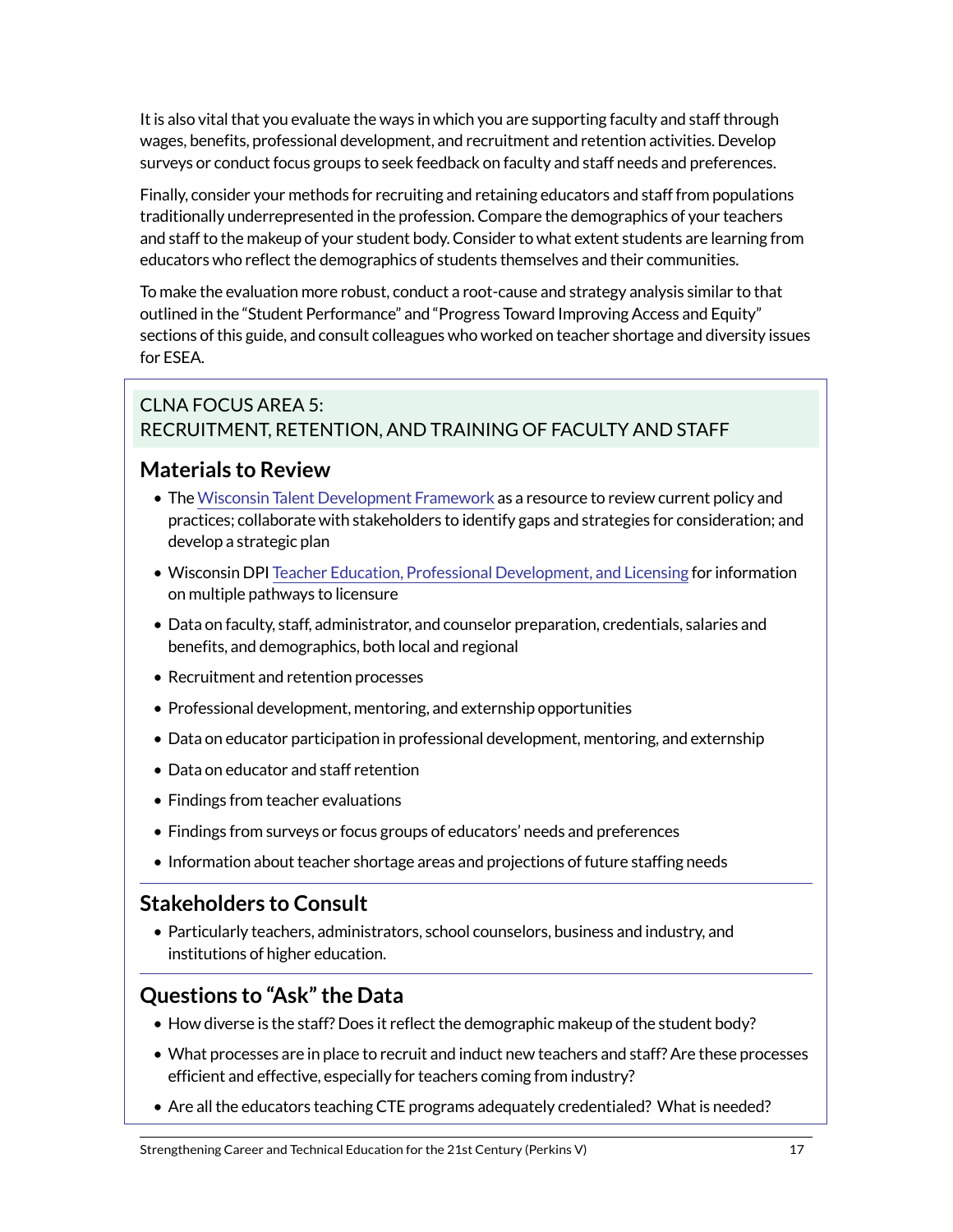- Are regular, substantive professional development opportunities offered with personnel able to take advantage of opportunities?
- What professional development offerings are most highly rated or desired by participating staff?
- What do educators report as needs and preferences for professional development, benefits, and supports?
- In what subject areas do we need to develop or recruit more educators?
- What aspects of recruitment processes need to be improved to reach a more diverse applicant pool? Are there applicant requirements that may be preventing diverse applicants from being considered?
- Do retention rates vary across staff roles and/or identities? For instance, are staff of color retained at a similar rate as white staff? If disparities exist, what are the underlying causes and barriers?
- What do instructors and staff report as needs for professional development, specifically to support being equitable, inclusive, and knowledgeable about what students need to be successful?

## **6. Progress Toward Improving Access and Equity**

Here the law requires you to evaluate your progress in providing equal access to CTE programs, particularly career pathway learning that leads to strong, positive outcomes for students, and in providing CTE in a way that maximizes success for special populations.

**Perkins Section 134(c)(2)(E): (E) A description of progress toward implementation of equal access to high-quality career and technical education courses and programs of study for all students, including— (i) strategies to overcome barriers that result in lower rates of access to, or performance gaps in, the courses and programs for special populations; (ii) providing programs that are designed to enable special populations to meet the local levels of performance; and (iii) providing activities to prepare special populations for high-skill, highwage, or in-demand industry sectors or occupations in competitive, integrated settings that will lead to self-sufficiency.**

This component can be broken down into three areas of evaluation: access to CTE experiences, student performance, and career pathway delivery. The key is to break down data, such as participation and completer rates by demographic groups, including special populations. If there is disproportionality, consider how CTE and career pathways are promoted, how students are recruited, and how academic and career support is provided. What strategies for inclusion are implemented and to what extent? Are the strategies producing sufficient outcomes for students? Evaluate:

- Depiction of students from special populations and diverse populations in promotional materials
- Active recruitment of students from special populations through conversations with students, parents, and community members (support organizations)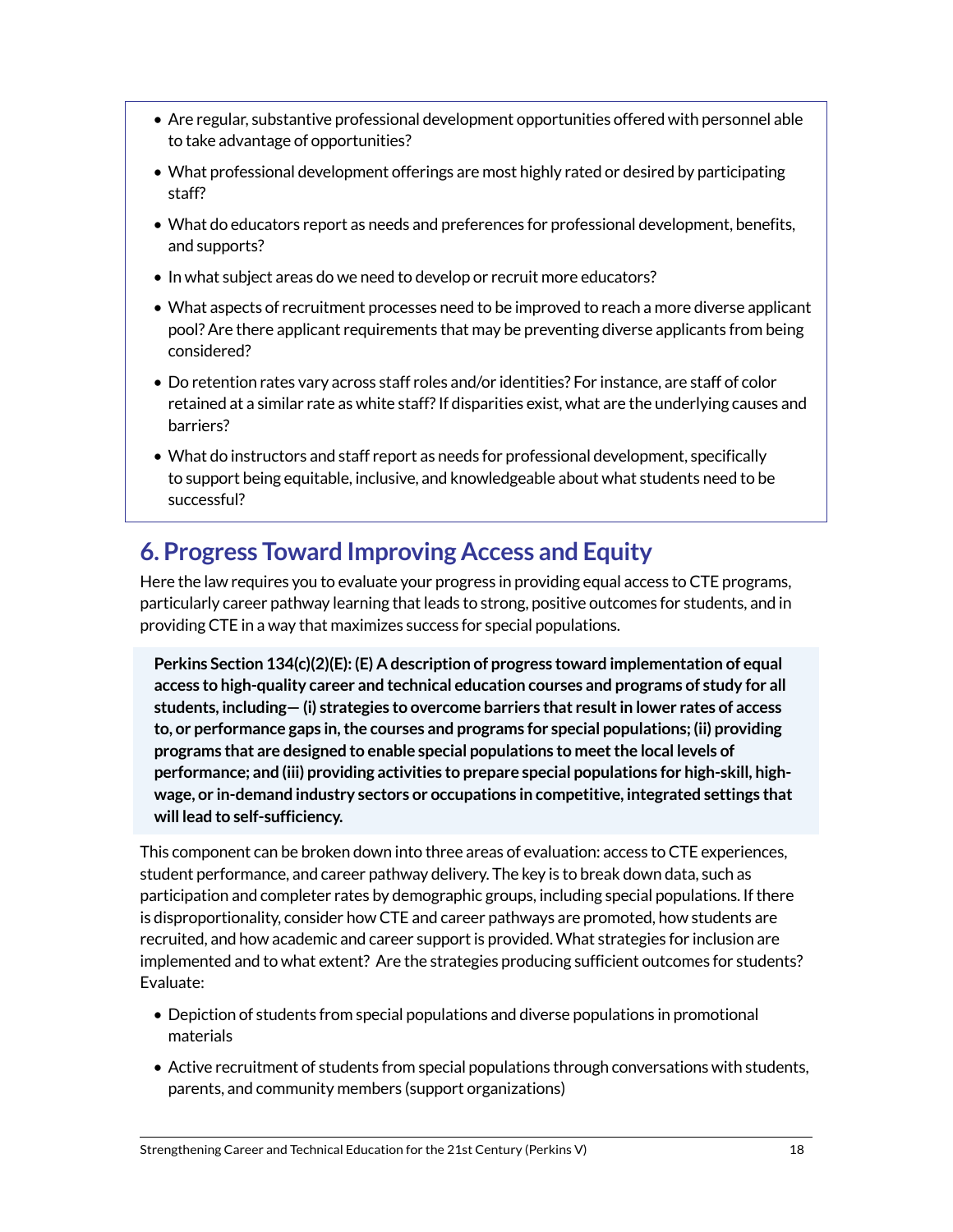• To what extent does the career exploration and instruction provided help students from special populations choose a pathway that fits their goals and strengths

Next, consider student performance data for special populations by once again considering your disaggregated performance data and the root causes for gaps and strategies you identified. In consultation with stakeholders, develop plans to implement strategies, activities, and programs as well as the outcome measures that will be used to evaluate progress.

Finally, consider your program delivery through an equity lens. Look at the accommodations, modifications, and supportive services offered. Examine the curriculum, instruction materials, and assessments for biased and discriminatory content or approaches. In addition, identify barriers to participation in work-based learning, CTSOs, and articulated credit opportunities as well as the strategies, activities, and programs utilized to address identified barriers.

To supplement your data analysis, consider conducting surveys, interviews, or focus groups with educators, counselors, special population students, parents, and community-based organizations who work with the special population groups for which there are gaps, to gather feedback. Deepen this analysis by engaging groups listed above in the root-cause analysis process to identify proven strategies, activities, and programs to move the needle forward. These activities can uncover information about needs, preferences, and perceptions of how well CTE is or is not assisting students in reaching their goals and what else may be needed.

The National Alliance for Partnerships in Equity (NAPE) has tools that can help:

- [Equity Gap Analysis](https://www.napequity.org/public-policy/frontline-legislation/strengthening-career-and-technical-education-for-the-21st-century-act/)  Local, which provides more information on conducting an equity gap analysis
- [Nontraditional Career Preparation: Root Causes and Strategies tool,](https://www.napequity.org/root/) which summarizes the research into root causes of inequality and the strategies for addressing these root causes, in relation to nontraditional career pathways.
- [The Power of Micromessages in Marketing, Recruitment and Success in CTE](https://napequity.org/wp-content/uploads/Power-of-Micromessages-in-Marketing_NAPE_Williams_ACTETechniques_Feb18-web.pdf)

#### CLNA FOCUS AREA 6: PROGRESS TOWARD IMPROVING ACCESS AND EQUITY

### **Materials to Review**

- Promotional materials
- Recruitment activities for special populations
- Career exploration activities for special populations
- Policies, procedures, or processes for providing accommodations, modifications, and supportive services for special populations
- Information on accelerated credit and credentials available for special populations
- Procedures and support for work-based learning for special populations
- Data on participation and performance for students from special populations
- Findings from the root causes and strategies analysis conducted as part of the "Student Performance" section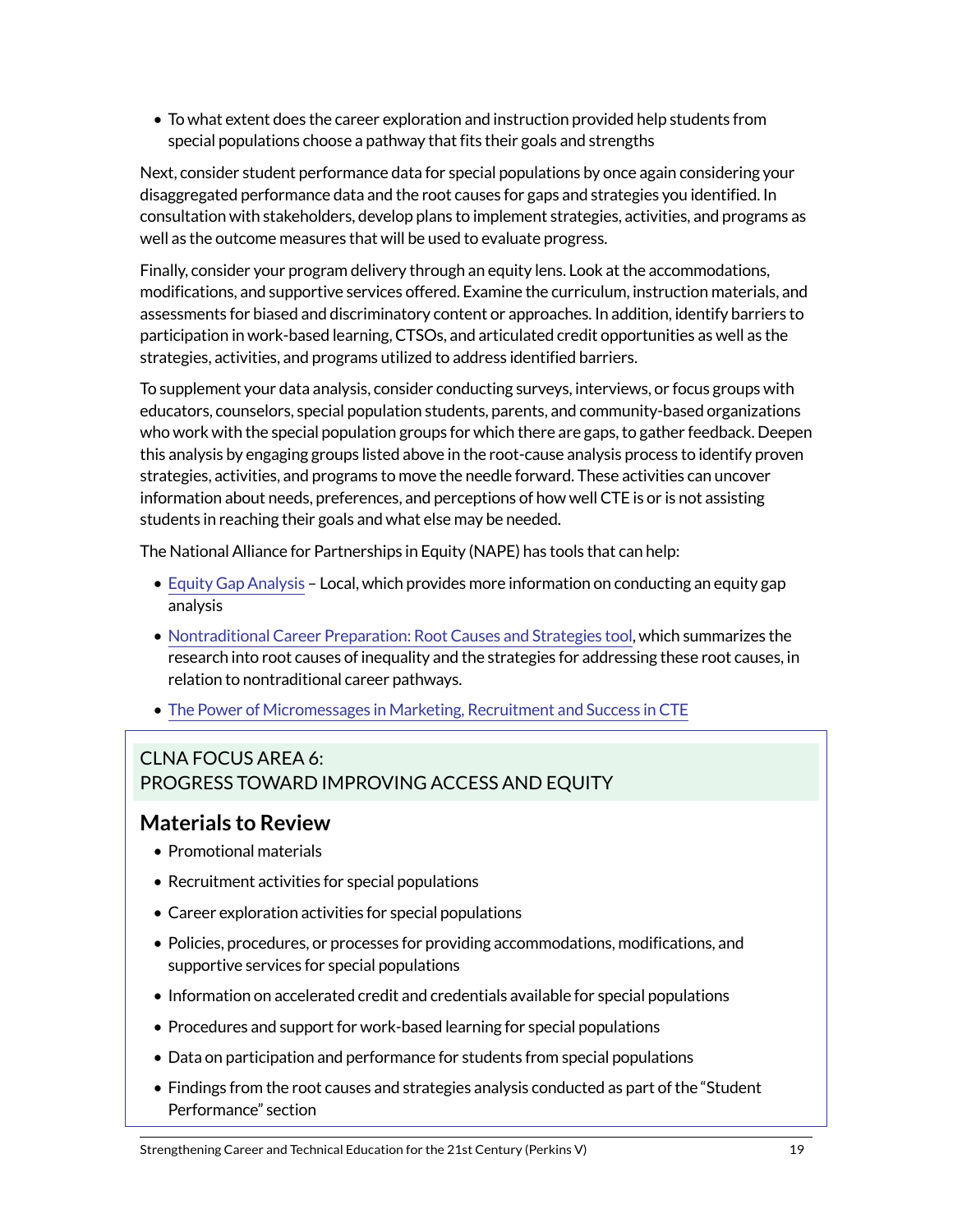- Findings from surveys or focus groups with students, parents (if applicable), and community organizations that represent special populations
- How are students from special populations performing in my CTE career pathways in comparison to students without identified special needs?
- How are students from different genders, races, and ethnicities performing in my CTE career pathways?

#### **Stakeholders to Consult**

• Stakeholders required by law, particularly those who support or represent special population students as defined by Perkins V such as parents and community organizations that provide services to special population groups as well as special population students themselves. Also include those responsible for educating students such as administrators, teachers, school counselors, student support personnel as well as local business and industry partners.

### **Questions to "Ask" the Data**

- Which population groups are underrepresented in your CTE programs overall? Which are underrepresented in particular program areas? Overrepresented?
- Are there additional enrollment discrepancies related to high-wage, high-skill occupations?
- What barriers currently exist that prevent special population groups from accessing or ultimately succeeding in your career pathways?
- How are special population groups performing in your career pathways?
- What accommodations, modifications, and supportive services are currently provided to ensure the success of special population groups? Which ones are most effective? Which ones are underutilized?
- What additional accommodations, modifications, and supportive services would help ensure access and equity for all students within all career pathways?
- What activities, strategies, and programs would best meet the needs in order to close data gaps?
- Which students do or do not participate and persist in your career pathway WBL, dual credit, CTSO, and credential opportunities?
- Which student groups are under- or overrepresented in career pathways? Are there additional enrollment discrepancies related to high-wage, high-skill occupations?
- Identify program enrollment requirements that present barriers to students who want to enroll? Which populations are affected most by these barriers? Are these barriers more prevalent in high-wage and high-skill programs? What needs do students report for support, services, and program improvements? As an example, are there CTE courses offered when students need them or are available to take them?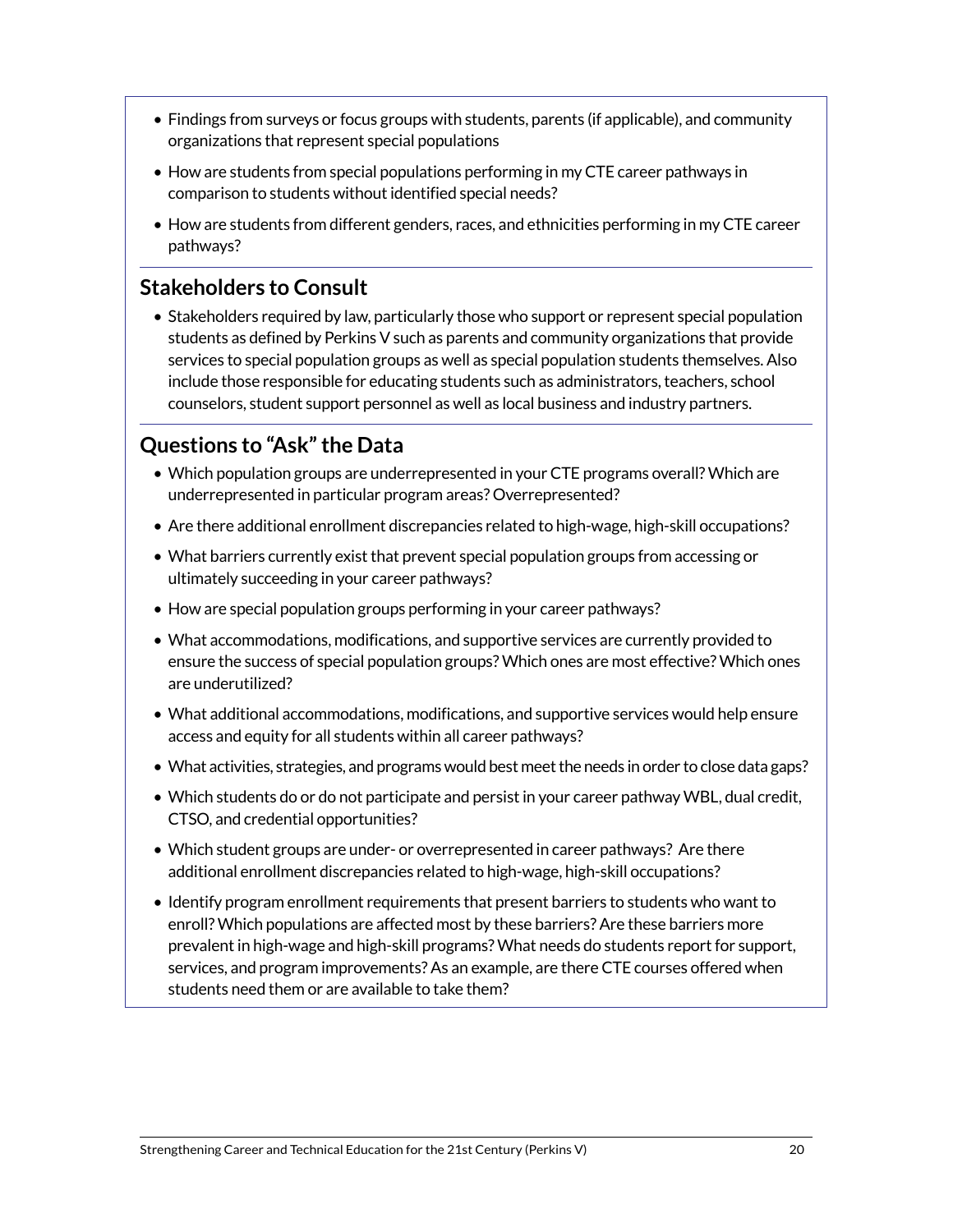## **Career Pathways Evaluation and Implementation**

The focus areas of "Size, Scope, and Quality," "Career Pathway Evaluation," "Educator Recruitment, Retention and Training," and "Equity and Access" overlap to the extent that they all pertain to program quality and implementation, focusing on how quality CTE education is delivered:

- Quality career pathways offered
- Strategies for pursuing alignment across academic, technical, and employability skill standards
- Curriculum and instructional strategies
- Opportunities for work-based learning, career and technical student organization (CTSO) participation, certifications, and articulated credit
- Strategies for supporting faculty and staff
- Strategies for ensuring equitable access to career pathways for all students

# Putting CLNA Results Into Action

The leadership team you identified earlier will be particularly helpful in this phase of the process. Grant applicants will likely have to make tough decisions about which needs to prioritize and which solutions will best meet those needs, bearing in mind the full spectrum of information uncovered, current research on evidence-based practices, and the context of your local community. Determining goals, activities, spending priorities, and outcome measures that reflect success in reducing gaps are critical pieces in moving the needle forward for local CTE programs. Perkins V funding must be targeted to areas and activities that will address gaps identified through the CLNA process and in the results. The results will also inform LEA's Four-Year Plan Narrative, which is included in the Perkins V application and updated every four years.

The local needs assessment process will be most effective if it becomes a regular part of an LEA's data-driven decision-making and program-improvement cycles, not merely an additional activity completed every two years. By fully integrating the Perkins V needs assessment into routine activities, agencies will be able to realize the full value of the process.

Translating your CLNA into action, in the form of the annual Perkins grant application, is an invaluable opportunity to focus on program improvement, and to implement plans that will have a long-term impact on access to high-quality CTE for all students. It's your chance to help strengthen and improve the entire educational system through the benefits of career and technical education!

The "Focus Area Examples" (Appendix D) can assist LEAs thinking about how to tie the CLNA and Perkins application together.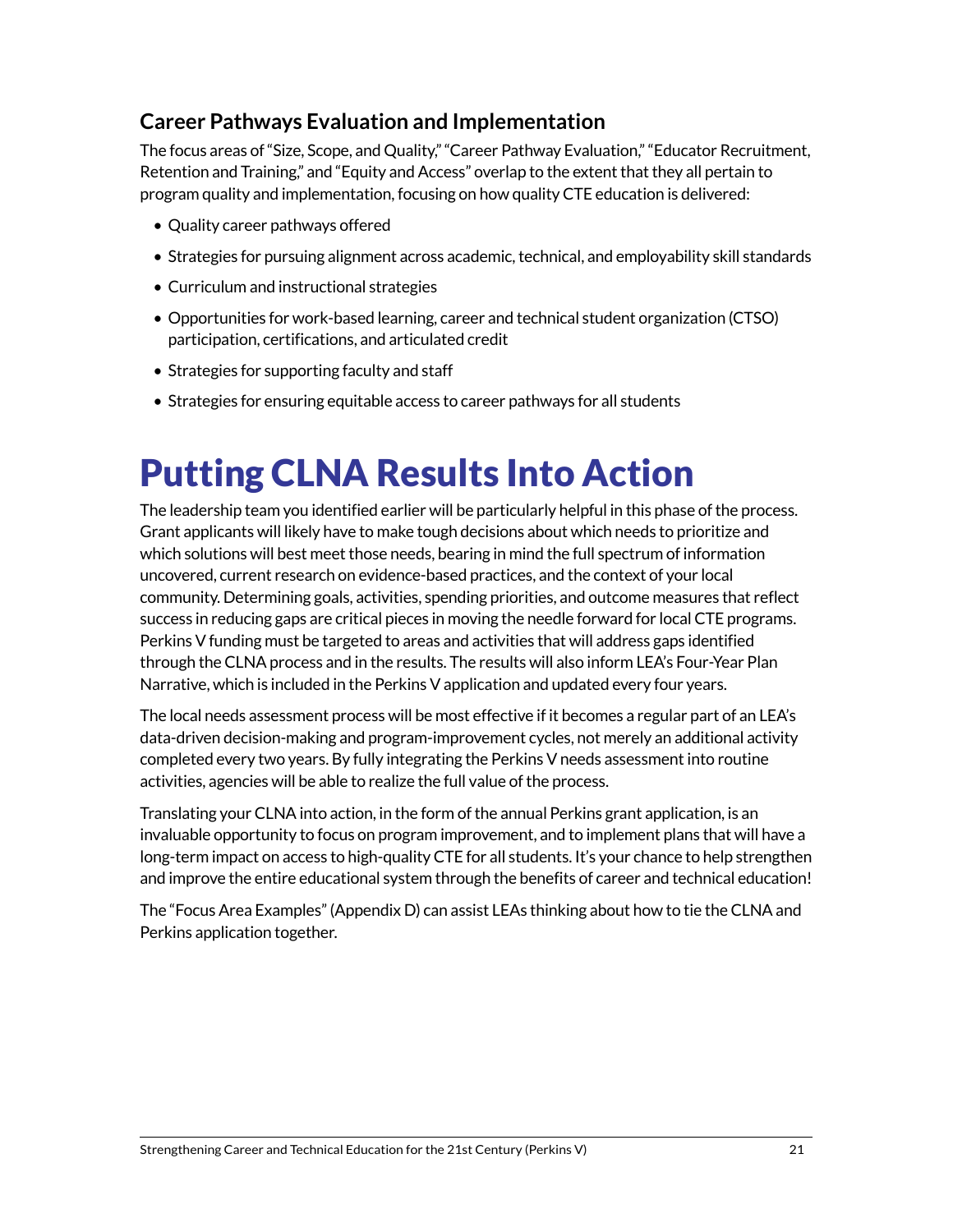# Appendix A: Timeline Guide

This is just an example. Feel free to add, change, or delete the tasks you deem appropriate.

## **June -July**

- Identify CLNA leadership team.
- Identify stakeholders for each required group and for each focus area.
- Identify methods of stakeholder engagement.
- Set dates and locations for meetings.
- Develop a communications plan.
- Identify data sets needed and determine how to obtain them.

## **July**

- Compile data for review.
- Create data communications in presentation form.
- Determine stakeholder questions/prompts.
- Conduct stakeholder outreach and communication.

## **August - October**

- Analyze data to find gaps.
- Identify discussion questions for stakeholder groups focusing on root-cause analysis.
- Meet with stakeholder groups to gain perspective, input, and priorities.
- Identify strengths, weaknesses, and needs of LEA CTE.

## **November - January**

- Compile feedback.
- Share strategic plan (short- and long-term goals, activities, and proposed outcome measures), with stakeholders for feedback.
- Make adjustments to plan.

## **February**

• Align CLNA results and plans with the Perkins grant application.

## **March**

• Complete Perkins grant application.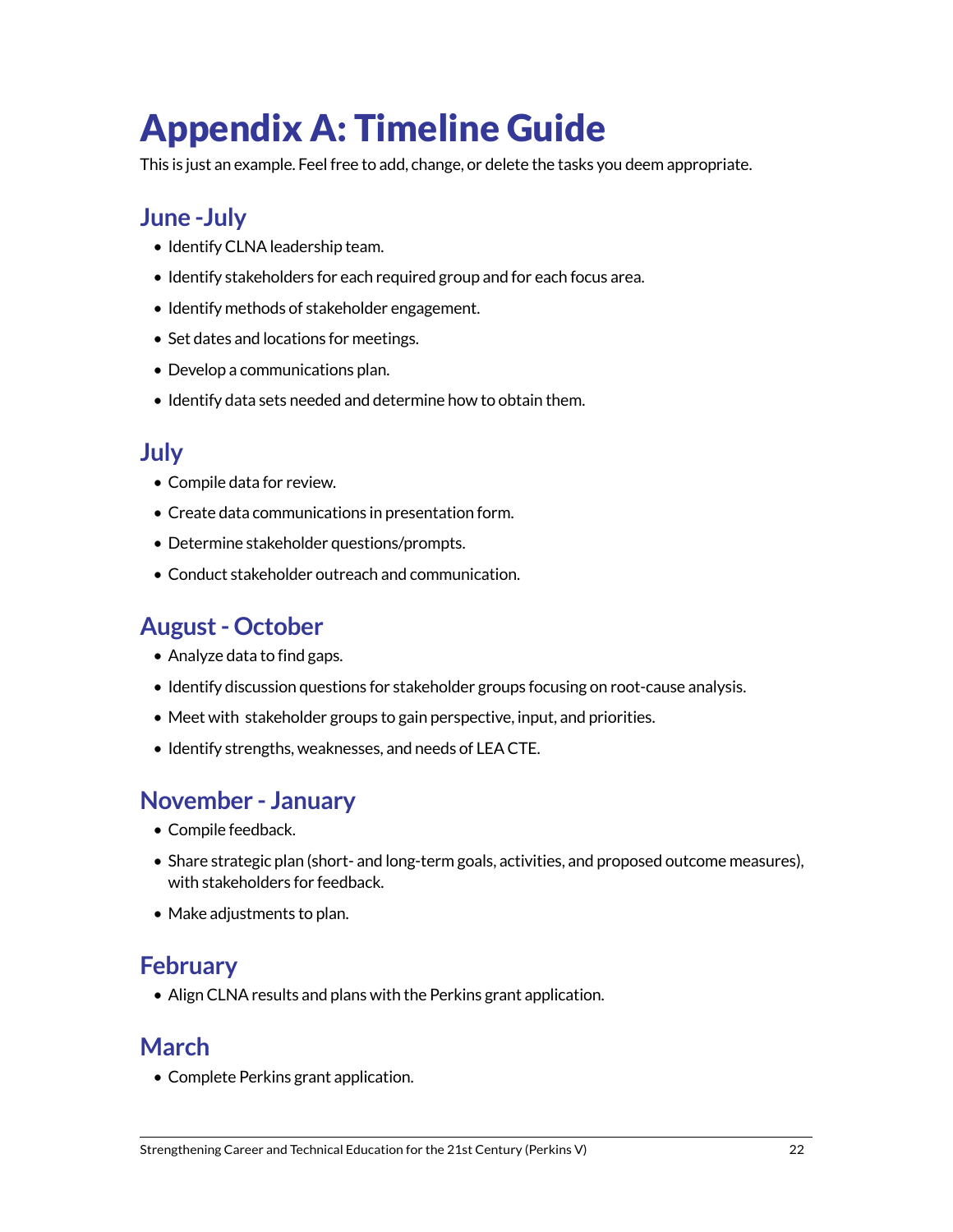# Appendix B: ESSA Stakeholder Engagement Requirements\*

ESSA requires that districts engage with—at minimum—the stakeholders checked below across the different Titles in developing and implementing the local plan.

| <b>Stakeholders</b>                                                                                                                                                                  | <b>Title IA</b>                   | <b>Title IIA</b>                | <b>Title III</b>   | <b>Title IVA</b>   |
|--------------------------------------------------------------------------------------------------------------------------------------------------------------------------------------|-----------------------------------|---------------------------------|--------------------|--------------------|
|                                                                                                                                                                                      | 1112(a)(1)(A),<br>$1112(b)(7-10)$ | 2102(b)(3)(A),<br>2102(b)(2)(D) | 3116(b)(4)(C)      | 4106(c)(1&2)       |
| <b>Teachers</b>                                                                                                                                                                      | x                                 | x                               | $\pmb{\times}$     | x                  |
| Principals                                                                                                                                                                           | X                                 | X                               | X                  | X                  |
| Other school leaders                                                                                                                                                                 | x                                 | x                               | x                  | x                  |
| Parents/family members                                                                                                                                                               | $\pmb{\times}$                    | $\pmb{\times}$                  | X                  | X                  |
| Paraprofessionals                                                                                                                                                                    | x                                 | x                               |                    |                    |
| Specialized instructional support<br>personnel                                                                                                                                       | $\pmb{\times}$                    | $\pmb{\times}$                  |                    | $\pmb{\times}$     |
| Administrators                                                                                                                                                                       | x                                 |                                 | x                  |                    |
| Other appropriate school<br>personnel                                                                                                                                                | X                                 | X                               |                    |                    |
| Non-public schools                                                                                                                                                                   | $\pmb{\times}$                    | $\pmb{\times}$                  | $\pmb{\times}$     | x                  |
| Community partners/community-<br>based organizations /community<br>members                                                                                                           | $\pmb{\mathsf{X}}$                | $\pmb{\times}$                  | $\pmb{\mathsf{X}}$ | $\pmb{\mathsf{X}}$ |
| Researchers                                                                                                                                                                          |                                   |                                 | x                  |                    |
| Early childhood education<br>programs (where applicable)                                                                                                                             | $\pmb{\times}$                    |                                 |                    |                    |
| Institutions of higher education<br>(where applicable)                                                                                                                               | $\pmb{\times}$                    |                                 | $\pmb{\times}$     |                    |
| Employers (where applicable)                                                                                                                                                         | X                                 |                                 |                    |                    |
| Local government representatives<br>(which may include a local law<br>enforcement agency, local<br>juvenille court, local child welfare<br>agency, or local public housing<br>agency |                                   |                                 |                    | $\pmb{\times}$     |
| Indian tribes or tribal<br>organizations (where applicable)                                                                                                                          |                                   |                                 |                    | $\pmb{\times}$     |
| Other stakeholders/other<br>organizations with relevant<br>experience                                                                                                                |                                   | X                               | $\pmb{\times}$     |                    |
| Public or private entities                                                                                                                                                           |                                   |                                 | X                  |                    |

\*Adapted from the New Jersey Department of Education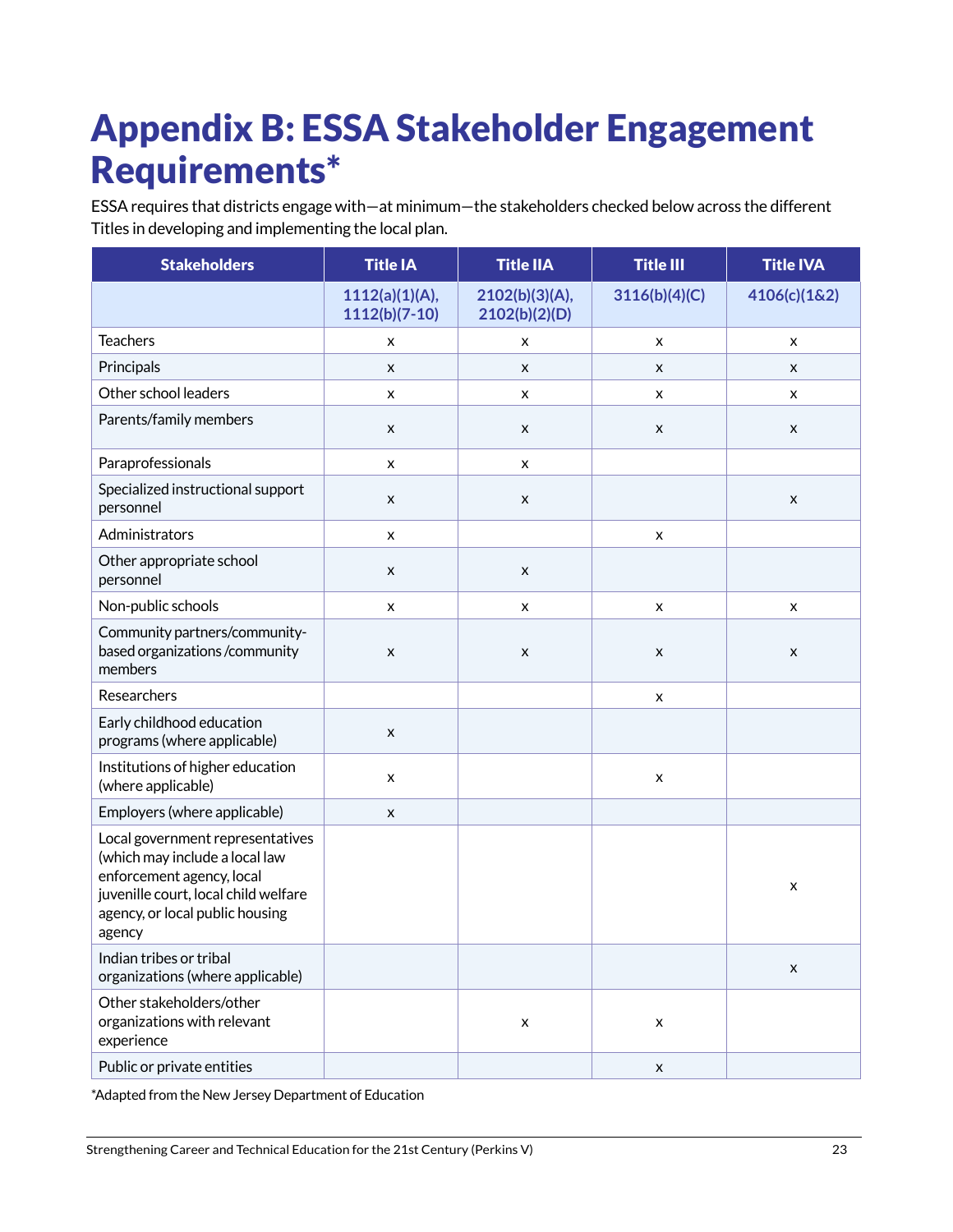# Appendix C: Student Performance on Federal Accountability Indicators

| <b>Code</b> | <b>Performance</b><br><b>Indicator</b>                 | <b>Performance Indicator</b><br><b>Measure</b>                                                                                                                                                   | <b>Numerator</b>                                                                                                                                                      | <b>Denominator</b>                                                                                                                |
|-------------|--------------------------------------------------------|--------------------------------------------------------------------------------------------------------------------------------------------------------------------------------------------------|-----------------------------------------------------------------------------------------------------------------------------------------------------------------------|-----------------------------------------------------------------------------------------------------------------------------------|
| <b>1S1</b>  | Four-year<br><b>Graduation Cohort</b><br>Rate          | The percentage of CTE<br>concentrators who<br>graduate high school, as<br>measured by the four-year<br>adjusted cohort graduation<br>rate as defined in ESEA.                                    | Number of CTE<br>concentrators in the cohort<br>who graduate within four<br>years with a regular high<br>school diploma                                               | Number of CTE<br>concentrators who form the<br>adjusted four-year cohort<br>for the graduating class                              |
| <b>1S2</b>  | Seven-year<br><b>Graduation Cohort</b><br>Rate         | The percentage of CTE<br>concentrators who<br>graduate high school, as<br>measured by the seven-year<br>adjusted cohort graduation<br>rate as defined in ESEA.                                   | Number of CTE<br>concentrators in the cohort<br>who graduate within seven<br>years with a regular high<br>school diploma                                              | Number of CTE<br>concentrators who form the<br>seven-year adjusted cohort<br>for the graduating class                             |
| <b>2S1</b>  | Academic<br>Proficiency in<br>Reading/Language<br>Arts | CTE concentrator<br>proficiency in the<br>challenging State academic<br>standards adopted by<br>the State under ESEA, as<br>measured by the academic<br>assessments described in<br>ESEA.        | Number of CTE senior<br>concentrators who took the<br><b>ACT Plus Writing: English</b><br>Language Arts Assessment<br>in grade 11 and tested<br>proficient and above. | Number of CTE senior<br>concentrators who took the<br><b>ACT Plus Writing: English</b><br>Language Arts Assessment<br>in grade 11 |
| <b>2S2</b>  | Academic<br>Proficiency in<br>Mathematics              | <b>CTE</b> concentrator<br>proficiency in the<br>challenging State academic<br>standards adopted by<br>the State under ESEA, as<br>measured by the academic<br>assessments described in<br>ESEA. | Number of CTE senior<br>concentrators who took<br>the ACT Plus Writing:<br>Mathematics Assessment<br>in grade 11 and tested<br>proficient and above.                  | Number of CTE senior<br>concentrators who took<br>the ACT Plus Writing:<br>Mathematics Assessment in<br>grade 11                  |
| <b>2S3</b>  | Academic<br>Proficiency in<br>Science                  | CTE concentrator<br>proficiency in the<br>challenging State academic<br>standards adopted by<br>the State under ESEA, as<br>measured by the academic<br>assessments described in<br><b>ESEA</b>  | Number of CTE senior<br>concentrators who took the<br><b>ACT Plus Writing: Science</b><br>Assessment in grade 11 and<br>tested proficient and above.                  | Number of CTE senior<br>concentrators who took the<br><b>ACT Plus Writing: Science</b><br>in grade 11                             |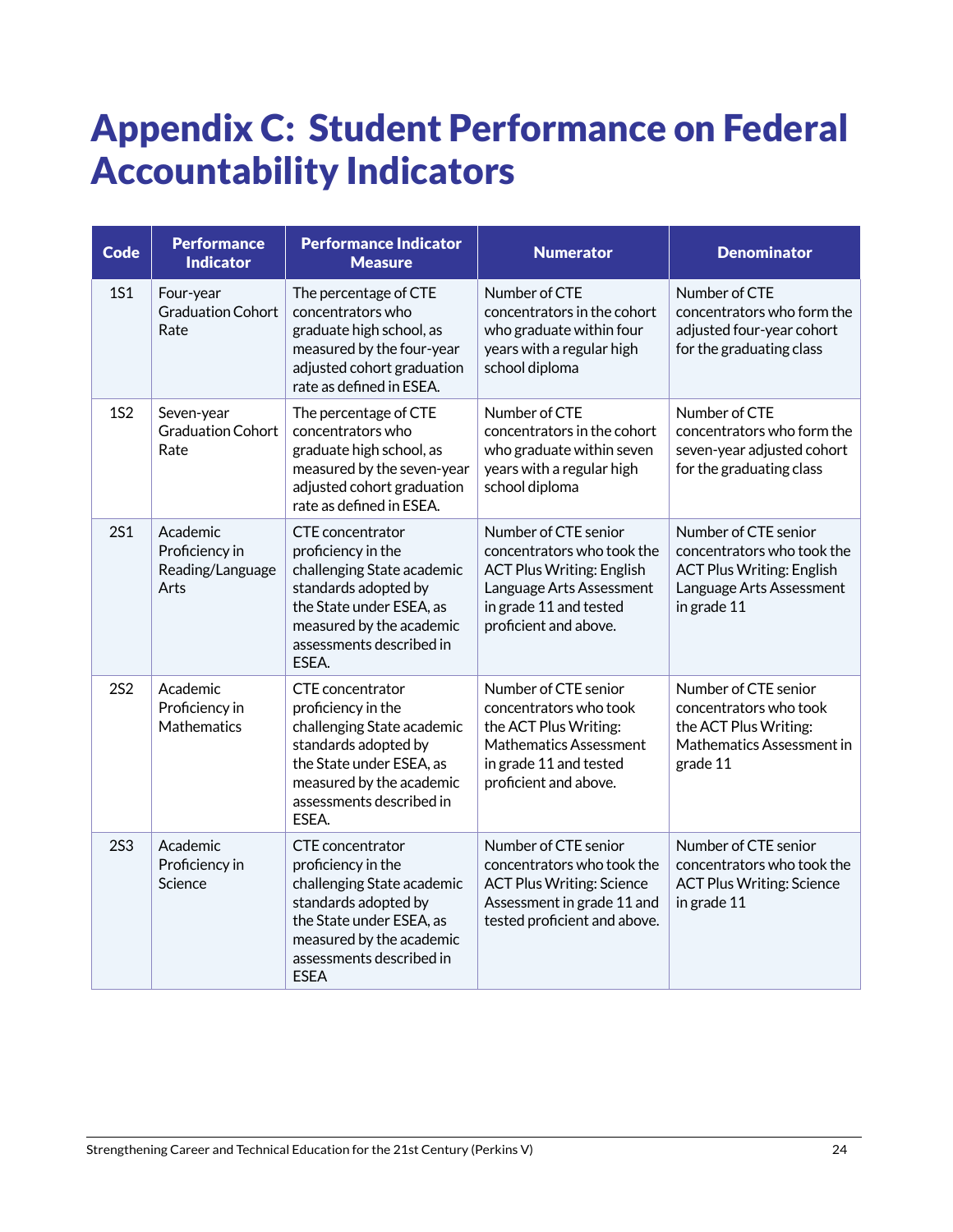| <b>Code</b> | <b>Performance</b><br><b>Indicator</b>                         | <b>Performance Indicator</b><br><b>Measure</b>                                                                                                                                                                                                                                                                                       | <b>Numerator</b>                                                                                                                                                                                   | <b>Denominator</b>                                                                                             |
|-------------|----------------------------------------------------------------|--------------------------------------------------------------------------------------------------------------------------------------------------------------------------------------------------------------------------------------------------------------------------------------------------------------------------------------|----------------------------------------------------------------------------------------------------------------------------------------------------------------------------------------------------|----------------------------------------------------------------------------------------------------------------|
| 3S1         | Post-Program<br>Placement                                      | The percentage of CTE<br>concentrators who, in the<br>second quarter after exiting<br>from secondary education,<br>are in postsecondary<br>education or advanced<br>training, military service, or<br>a service program under the<br>National and Community<br>Service Act, are volunteers<br>in the Peace Corps, or are<br>employed | Number of CTE<br>concentrators who<br>graduated in the previous<br>school year with a positive<br>outcome follow-up.                                                                               | Number of CTE<br>concentrators who<br>graduated in the previous<br>school year with a follow-up<br>response.   |
| 4S1         | Nontraditional<br>Program<br>Concentration                     | The percentage of CTE<br>concentrators in CTE<br>programs and programs<br>of study that lead to<br>nontraditional fields.                                                                                                                                                                                                            | Number of CTE<br>concentrators from<br>underrepresented gender<br>groups in CTE program(s)<br>that lead to nontraditional<br>field.                                                                | Number of CTE<br>concentrators in CTE<br>program(s) that leads to a<br>nontraditional field.                   |
| <b>5S3</b>  | Program Quality<br>- Participated<br>in Work-based<br>Learning | The percentage of CTE<br>concentrators graduating<br>from high school having<br>participated in work-based<br>learning.                                                                                                                                                                                                              | Number of CTE<br>concentrators who<br>graduated with a regular<br>high school diploma in<br>the academic year having<br>participated in work-based<br>learning at some time<br>during high school. | Number of CTE<br>concentrators who<br>graduated with a regular<br>high school diploma in the<br>academic year. |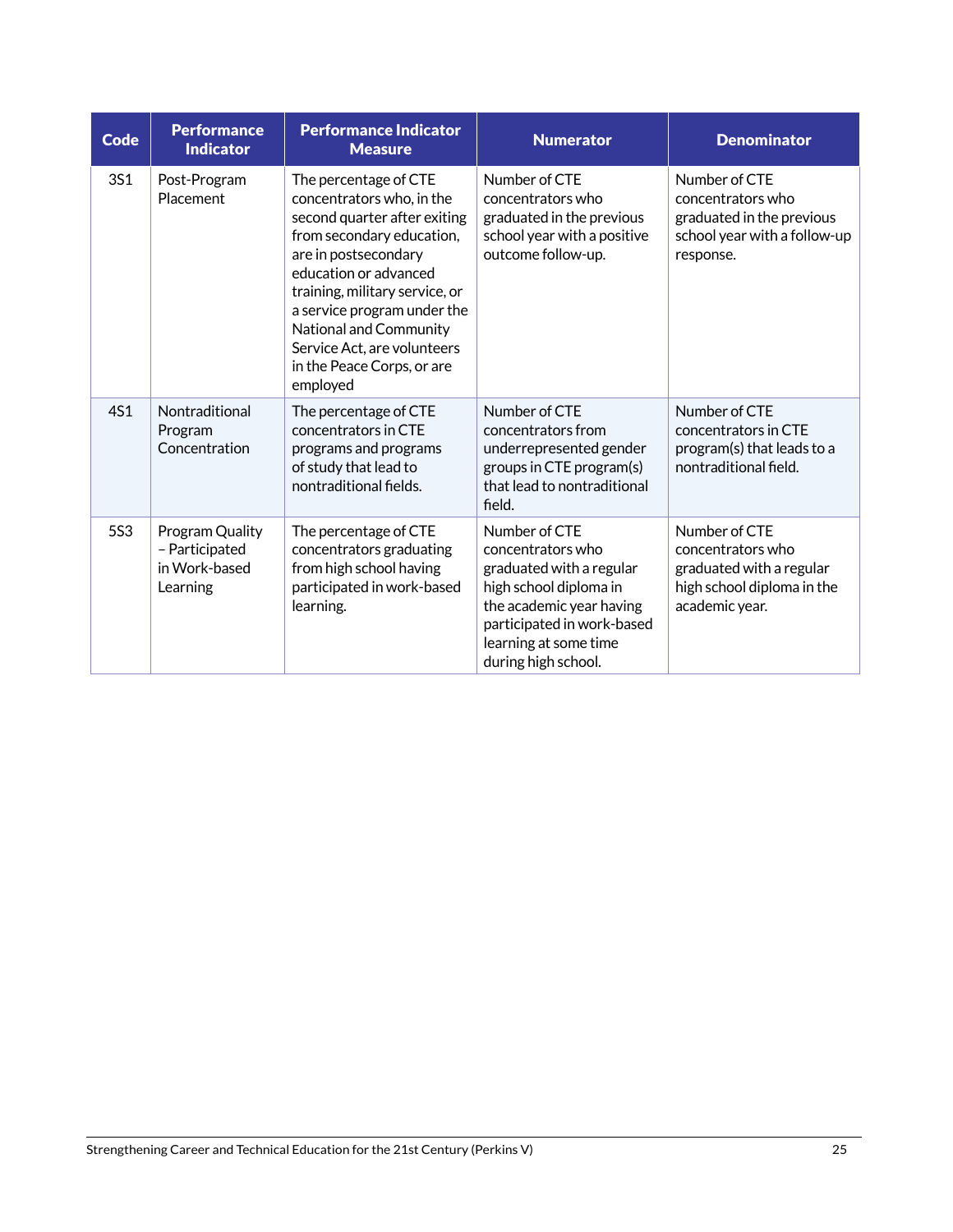# Appendix D: Focus Area Examples

Updated June 14, 2021

| <b>Focus Area</b>                                                                                                                                                                                                                                                                                                                                                                                           | <b>Data Analysis</b><br>to identify gaps                                                                                                                                                                                                                                                                                                                                                                                                                                   | <b>Goal</b><br><b>Statement</b><br>based on root<br>cause analysis                                                                                                                                                                                             | <b>Activities</b><br>based on root<br>cause analysis                                                                                                                                                                                                                                                                             | <b>Measurement</b><br>(outcome)<br>numerical<br>measure of<br>success of goal                                                                                                                                                                                                                                                                                                                               | <b>Purchases</b><br>Follow federal,<br>state, and local<br>spending rules                                                                                                          |
|-------------------------------------------------------------------------------------------------------------------------------------------------------------------------------------------------------------------------------------------------------------------------------------------------------------------------------------------------------------------------------------------------------------|----------------------------------------------------------------------------------------------------------------------------------------------------------------------------------------------------------------------------------------------------------------------------------------------------------------------------------------------------------------------------------------------------------------------------------------------------------------------------|----------------------------------------------------------------------------------------------------------------------------------------------------------------------------------------------------------------------------------------------------------------|----------------------------------------------------------------------------------------------------------------------------------------------------------------------------------------------------------------------------------------------------------------------------------------------------------------------------------|-------------------------------------------------------------------------------------------------------------------------------------------------------------------------------------------------------------------------------------------------------------------------------------------------------------------------------------------------------------------------------------------------------------|------------------------------------------------------------------------------------------------------------------------------------------------------------------------------------|
| <b>Student</b><br><b>Performance</b><br>on Federal<br><b>Accountability</b><br><b>Indicators</b><br>Providing all<br>students what<br>they need to<br>be successful<br>(as measured<br>through<br>performance<br>indicator data)                                                                                                                                                                            | Performance<br>indicator data<br>and WI ESSA<br><b>Standards</b><br>(disaggregated<br>by sex, race,<br>ethnicity,<br>and special<br>populations)<br>Example: ACT<br>math scores are<br>lower for CTE<br>students than the<br>general population.                                                                                                                                                                                                                           | Goals should<br>focus on<br>increasing<br>performance<br>indicator gaps<br>related to CTE<br>participants and<br>concentrators.<br>Example: Increase<br>math proficiency of<br>CTE students.                                                                   | Activities focus<br>on WHAT will be<br>done in order to<br>achieve the goal.<br>Example:<br>Collaborate<br>with the math<br>department to<br>increase math rigor<br>in CTE courses.                                                                                                                                              | Measurement<br>is a number or<br>percent that<br>demonstrates<br>the goal has been<br>achieved or is<br>moving in that<br>direction.<br>Example: Math<br>proficiency of<br>students who<br>take the ACT will<br>increase to a score<br>of 20, which is<br>commensurate<br>with district peers.                                                                                                              | Purchases must<br>support the<br>activity identified<br>to achieve the<br>goal.<br>Example: Pay staff<br>time outside of<br>regular contract<br>to work on<br>curriculum.          |
| <b>Educator</b><br>Recruitment,<br><b>Retention, and</b><br><b>Training</b><br>Providing<br>students with<br>access to high<br>quality CTE<br>courses requires<br>prepared<br>and effective<br>educators.<br>This focus area<br>targets expanding<br>instructional<br>capacity<br>particularly<br>around<br>recruitment,<br>retention, and<br>training of CTE<br>teachers and<br>other school<br>personnel. | Data related<br>to personnel<br>demographics,<br>hiring outcomes,<br>training and<br>support<br>disaggregated by<br>gender, race, and<br>ethnicity<br>Example<br>a): Employee PD<br>survey reflects<br>CTE personnel<br>have not had the<br>opportunity to<br>participate in PD<br>related to content<br>area while having<br>a strong desire to<br>do so;<br>b) Student<br>participation data<br>reflects a need<br>for targeted PD<br>on CTE equitable<br>participation. | Goals focus on<br>meeting LEA<br>recruitment,<br>retention, and<br>training needs of<br>personnel.<br>Example: CTE<br>personnel will have<br>the opportunity<br>to participate<br>in training<br>opportunities in<br>content areas and<br>equitable practices. | Activities focus<br>on WHAT will be<br>done in order to<br>achieve the goal.<br>Example: CTE<br>personnel will have<br>the opportunity to<br>participate in at<br>least one content<br>area-related<br>training annually.<br>The district will<br>contract with CESA<br>xyz to deliver an<br>in-house equity<br>training series. | Measurement<br>is a number or<br>percent that<br>demonstrates<br>the goal has been<br>achieved or is<br>moving in that<br>direction.<br>Example:<br>CTE teacher PD<br>will increase by<br>20%. 100% of<br>district personnel<br>will participate<br>in equity training<br>resulting in a 10%<br>increase in CTE<br>participants and<br>a 5% increase in<br>concentrators<br>across student<br>demographics. | Purchases must<br>support the<br>activity identified<br>to achieve the<br>goal.<br>Example: Pay<br>for substitutes,<br>registration fees,<br>and travel costs for<br>xyz training. |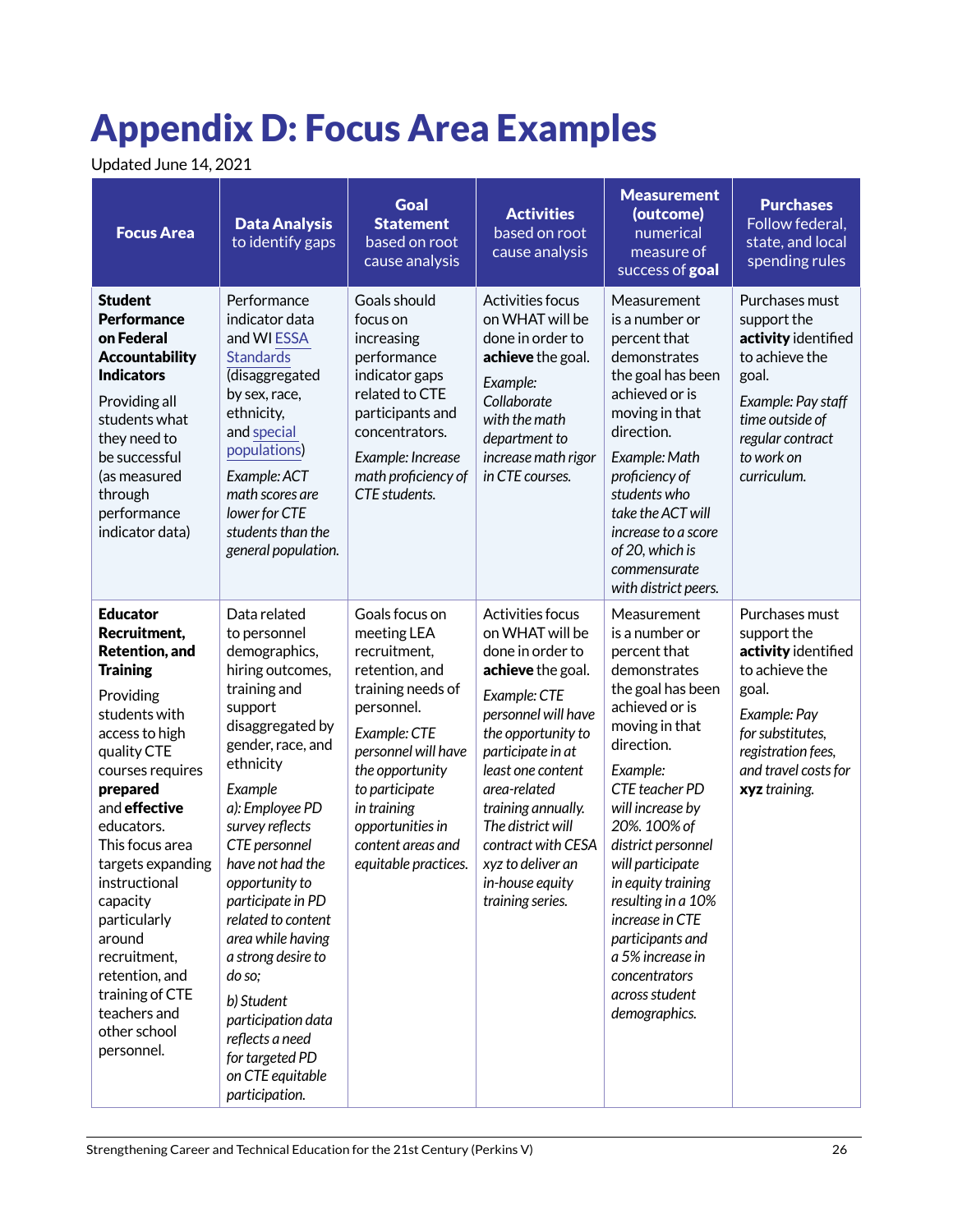| <b>Focus Area</b>                                                                                                                                                                                                         | <b>Data Analysis</b><br>to identify gaps                                                                                                                                                                                                                                                                                                                                                                                                                                                                                      | Goal<br><b>Statement</b><br>based on root<br>cause analysis                                                                                                                                                                                                                                                                                                                                                                                                                                            | <b>Activities</b><br>based on root<br>cause analysis                                                                                                                                                                                                                                                                                                                                                                                                         | <b>Measurement</b><br>(outcome)<br>numerical<br>measure of<br>success of goal                                                                                                                                                                                                                                                                                                       | <b>Purchases</b><br>Follow federal,<br>state, and local<br>spending rules                                                                                                                                                                                                                                                                       |
|---------------------------------------------------------------------------------------------------------------------------------------------------------------------------------------------------------------------------|-------------------------------------------------------------------------------------------------------------------------------------------------------------------------------------------------------------------------------------------------------------------------------------------------------------------------------------------------------------------------------------------------------------------------------------------------------------------------------------------------------------------------------|--------------------------------------------------------------------------------------------------------------------------------------------------------------------------------------------------------------------------------------------------------------------------------------------------------------------------------------------------------------------------------------------------------------------------------------------------------------------------------------------------------|--------------------------------------------------------------------------------------------------------------------------------------------------------------------------------------------------------------------------------------------------------------------------------------------------------------------------------------------------------------------------------------------------------------------------------------------------------------|-------------------------------------------------------------------------------------------------------------------------------------------------------------------------------------------------------------------------------------------------------------------------------------------------------------------------------------------------------------------------------------|-------------------------------------------------------------------------------------------------------------------------------------------------------------------------------------------------------------------------------------------------------------------------------------------------------------------------------------------------|
| <b>Progress Toward</b><br><b>Improving</b><br><b>Access and</b><br><b>Equity</b><br>Targets support<br>needs of special<br>populations<br>defined under<br>Perkins V and<br>other racial or<br>ethnic minority<br>groups. | Career pathway<br>participant and<br>concentrator data<br>(disaggregated<br>by special pops.,<br>gender, race,<br>and ethnicity).<br>Performance<br>on federal<br>accountability<br>indicator data is<br>also applicable for<br>this focus area.<br>Example:<br>Overall CTF<br>participant data<br>compared to<br>disaggregated<br>special population<br>participants is<br>disproportionate.<br>There are very few<br>students of color<br>who participate<br>in CTE. Further,<br>the number of<br>concentrators is<br>zero. | Goals focus<br>on meeting<br>the needs as<br>determined<br>by root-cause<br>analysis of<br>gaps of special<br>populations and<br>in order to ensure<br>equal access and<br>opportunity for<br><b>SUCCESS</b><br>Example:<br>Root-cause<br>analysis has<br>determined that<br>the cause of this is<br>due to economic<br>challenge. The<br>goal is to increase<br>participation<br>of students<br>of economic<br>disadvantage<br>(including homeless<br>and foster youth)<br>in each career<br>pathway. | Activities focus<br>on WHAT will<br>be done in order<br>to <b>achieve</b> the<br>goal. Focus is on<br>strategies and<br>programs to be<br>implemented.<br>Example:<br>a) Course and<br>registration fees<br>for courses and<br><b>WBI</b> activities<br>will be waived for<br>students who have<br>a financial need.<br>b) Career pathway<br>print and web<br>communication<br>will reflect<br>the changing<br>demographics<br>of our student<br>population. | Measurement<br>is a number or<br>percent that<br>demonstrates<br>the goal has been<br>achieved or is<br>moving in that<br>direction.<br>Example:<br><i><u><b>Increase</b></u></i><br>participation<br>of students of<br>color and those<br>economically<br>disadvantaged<br>by 10% over the<br>next two years<br>and increase<br>concentrators<br>across all pathways<br>by $5\%$ . | Purchases must<br>support the<br>activity identified<br>to achieve the<br>goal.<br>Example:<br>a) Supplies for<br>economically<br>disadvantaged<br>students will be<br>purchased for use<br>while in the course.<br>b) Transportation<br>to and from WBL<br>placement.<br>c) Contract for<br>creation and<br>print of pathway<br>communication. |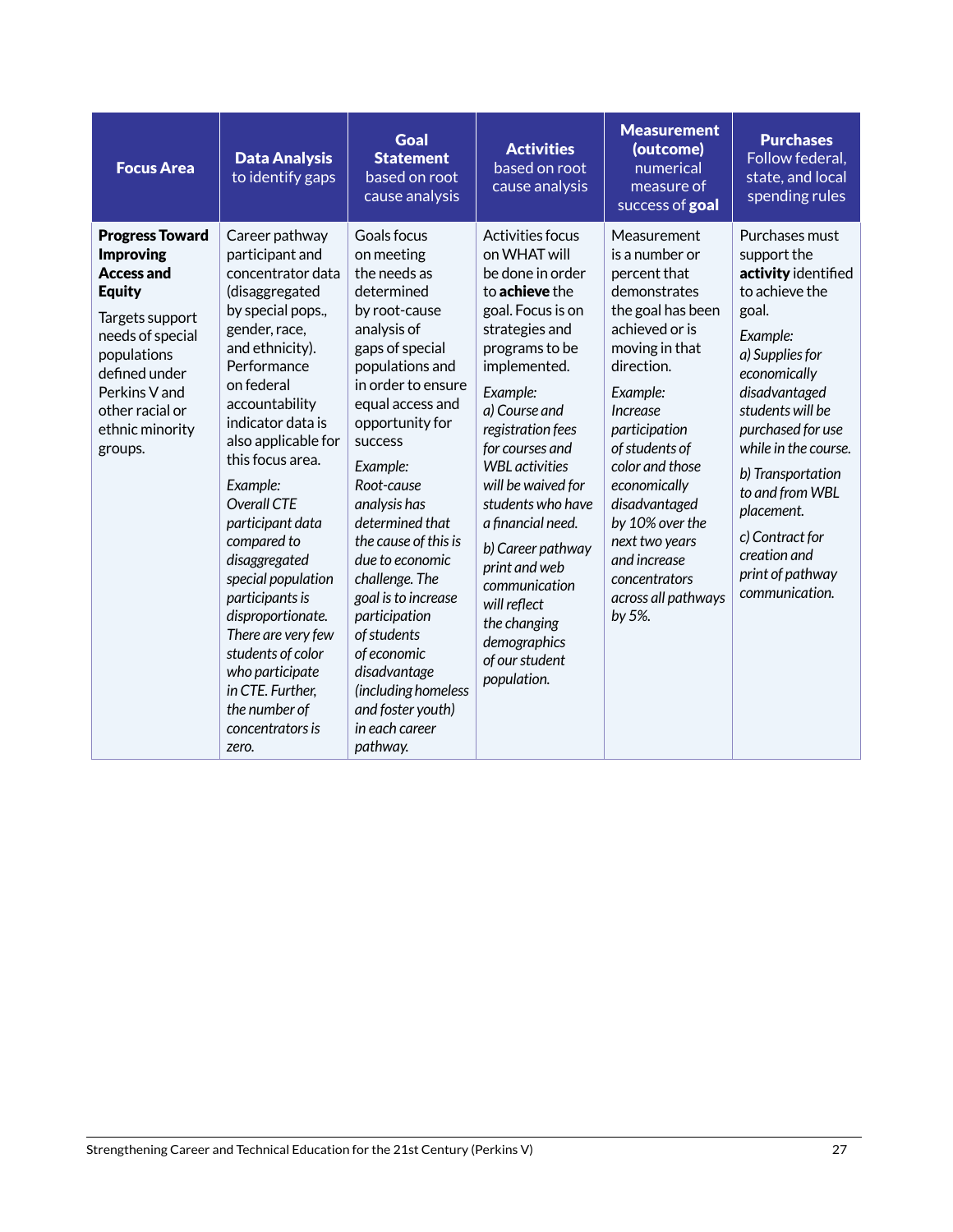| <b>Focus Area</b>                                                                                                                                                                                                                                                                                                                                        | <b>Data Analysis</b><br>to identify gaps                                                                                                                                                                                                                                                                                                                                                                                                      | <b>Goal</b><br><b>Statement</b><br>based on root<br>cause analysis                                                                                                                                                                                                                                                    | <b>Activities</b><br>based on root<br>cause analysis                                                                                                                                                                                                                                                                 | <b>Measurement</b><br>(outcome)<br>numerical<br>measure of<br>success of goal                                                                                                                                                                                                                                                                                       | <b>Purchases</b><br>Follow federal.<br>state, and local<br>spending rules                                                                                                                                                                                                |
|----------------------------------------------------------------------------------------------------------------------------------------------------------------------------------------------------------------------------------------------------------------------------------------------------------------------------------------------------------|-----------------------------------------------------------------------------------------------------------------------------------------------------------------------------------------------------------------------------------------------------------------------------------------------------------------------------------------------------------------------------------------------------------------------------------------------|-----------------------------------------------------------------------------------------------------------------------------------------------------------------------------------------------------------------------------------------------------------------------------------------------------------------------|----------------------------------------------------------------------------------------------------------------------------------------------------------------------------------------------------------------------------------------------------------------------------------------------------------------------|---------------------------------------------------------------------------------------------------------------------------------------------------------------------------------------------------------------------------------------------------------------------------------------------------------------------------------------------------------------------|--------------------------------------------------------------------------------------------------------------------------------------------------------------------------------------------------------------------------------------------------------------------------|
| Pathway<br><b>Evaluation of</b><br><b>Progress</b><br>Includes the<br>evaluation of local.<br>regional, or state<br><b>LMI</b> data and<br>career pathway<br>size, scope,<br>and quality<br>elements to<br>meet the training<br>and future<br>employment<br>needs of all<br>students (ensuring<br>that all students<br>are college and<br>career ready). | Data includes:<br>the number of<br>SSQ elements<br>for a pathway;<br>alignment of<br>curriculum<br>with industry<br>standards:<br>number of<br>students<br>participating and<br>completing (by<br>demographics)<br>Example:<br>There are very<br>few students who<br>take advantage of<br>enrolling in early<br>college credit<br>and IRCs. Course<br>standards are not<br>currently aligned<br>to obtaining IRC<br>in xyz career<br>pathway. | Goals focus on<br>meeting the<br>specific career<br>pathway needs<br>as determined<br>by root-cause<br>analysis.<br>Example:<br>The goal is to<br>offer more WBL<br>opportunities in<br>order for students<br>to have the<br>hands-on activities<br>needed to be<br>successful in IRC<br>and early college<br>credit. | Activities focus<br>on WHAT will be<br>done in order to<br>achieve the goal.<br>This includes<br>purchase of<br>equipment and/<br>or expanding the<br>SSQ elements<br>offered.<br>Example:<br>Update classroom<br>equipment and<br>curriculum rigor,<br>develop WBL<br>curriculum,<br>and hire a WBL<br>coordinator. | Measurement<br>is a number or<br>percent which<br>reflects that the<br>goal has been<br>achieved or is<br>moving in that<br>direction.<br>Example:<br>Five students will<br>participate in WBL<br>and successfully<br>complete.<br>There will be a<br>5% increase in<br>students who<br>receive an IRC and<br>early college credit<br>within the next two<br>years. | Purchases must<br>support the<br>activity identified<br>to achieve the<br>goal.<br>Example:<br>a) Purchase xyz<br>equipment and b)<br>Teacher PD in the<br>use of equipment<br>c) Time to update<br>curriculum d)<br>Salary for WBL<br>coordination and<br>communication |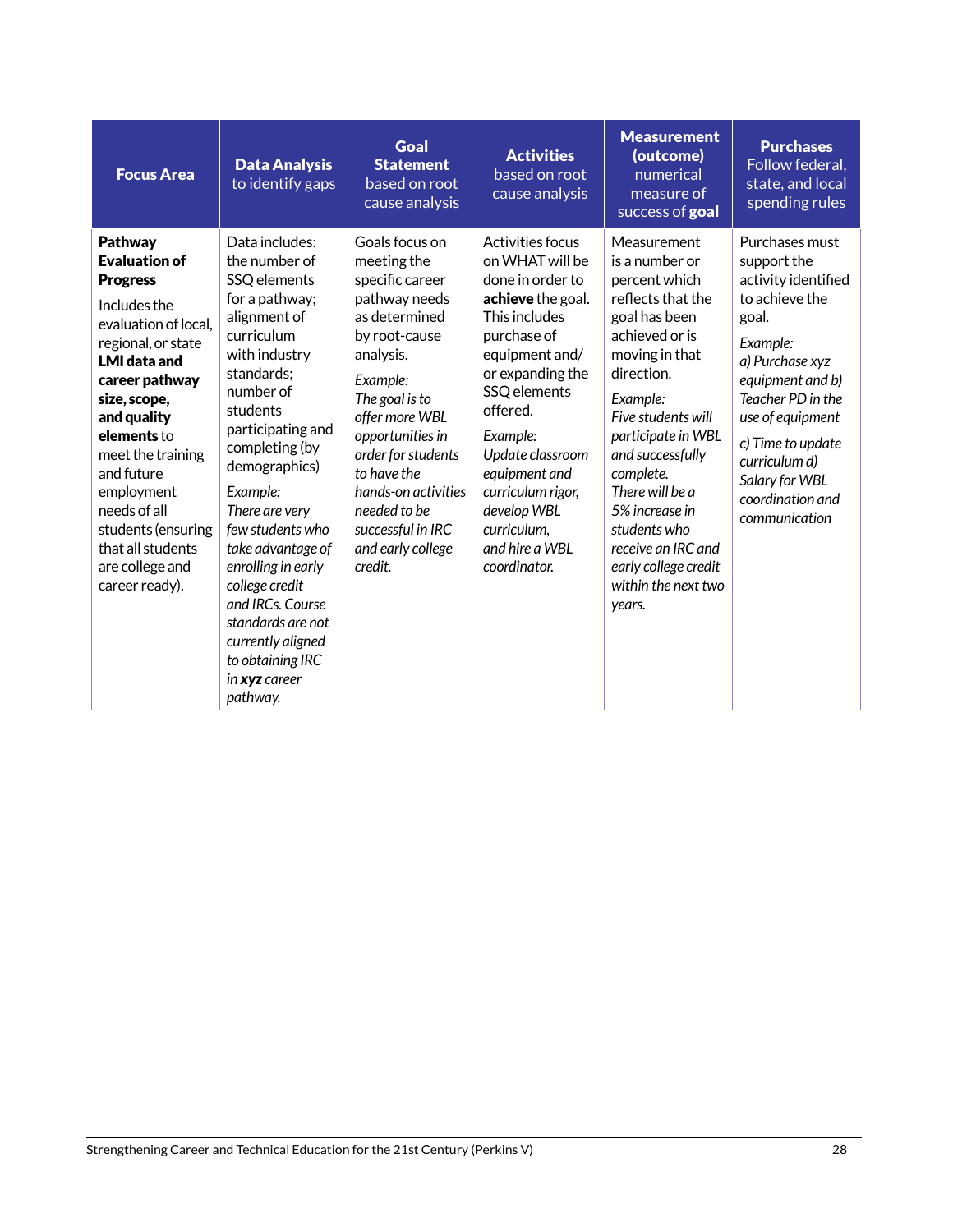# Relevant Resources

- Alliance for Excellent Education 2016. School Interventions That Work: Targeted Support for Low-Performing Students: <https://all4ed.org/reports-factsheets/schoolinterventions/>.
- Association for Career and Technical Educators. 2018. "Quality CTE Program of Study Framework and Self-Evaluation." Accessed May 15, 2019. [https://www.acteonline.org/professional](https://www.acteonline.org/professional-development/high-quality-cte-tools/)[development/high-quality-cte-tools/](https://www.acteonline.org/professional-development/high-quality-cte-tools/).
- —. 2019. "Maximizing Perkins V's Comprehensive Local Needs Assessment & Local Application to Drive CTE Program Quality and Equity." [https://www.acteonline.org/wp-content/](https://www.acteonline.org/wp-content/uploads/2019/03/Local_Tool_Needs_Assessment_FINAL_3.18.2019.pdf) [uploads/2019/03/Local\\_Tool\\_Needs\\_Assessment\\_FINAL\\_3.18.2019.pdf](https://www.acteonline.org/wp-content/uploads/2019/03/Local_Tool_Needs_Assessment_FINAL_3.18.2019.pdf).
- Council of Chief State School Officers. 2017. "Meaningful Local Engagement Under ESSA: A Handbook for LEA and Local School Leaders." [https://dpi.wi.gov/sites/default/files/imce/esea/](https://dpi.wi.gov/sites/default/files/imce/esea/pdf/lea-and-sl-engagementhandbook_8.10.17.pdf) [pdf/lea-and-sl-engagementhandbook\\_8.10.17.pdf](https://dpi.wi.gov/sites/default/files/imce/esea/pdf/lea-and-sl-engagementhandbook_8.10.17.pdf).
- —. A Tactical Guide (Council of Chief State School Officers & The Center on School Turnaround): [https://ccsso.org/resource-library/using-needs-assessments-school-and-district](https://ccsso.org/resource-library/using-needs-assessments-school-and-district-improvement-0)[improvement-0](https://ccsso.org/resource-library/using-needs-assessments-school-and-district-improvement-0).
- National Alliance for Partnerships in Equity (NAPE). 2019. "Equity Gap Analysis Local." Accessed May 15, 2019. [https://www.napequity.org/public-policy/frontline-legislation/strengthening](https://www.napequity.org/public-policy/frontline-legislation/strengthening-career-and-technical-education-for-the-21st-century-act/)[career-and-technical-education-for-the-21st-century-act/.](https://www.napequity.org/public-policy/frontline-legislation/strengthening-career-and-technical-education-for-the-21st-century-act/)
- —. 2019. "Nontraditional Career Preparation: Root Causes and Strategies." Accessed May 15, 2019. <https://www.napequity.org/root/>.
- The National Indian Education Association. 2016. "Building Relationships With Tribes: A Native Process for ESSA Consultation." Accessed May 15, 2019. [https://dpi.wi.gov/sites/default/files/](https://dpi.wi.gov/sites/default/files/imce/esea/pdf/tribalconsultationhandout.pdf) [imce/esea/pdf/tribalconsultationhandout.pdf.](https://dpi.wi.gov/sites/default/files/imce/esea/pdf/tribalconsultationhandout.pdf)
- Wisconsin Association for Homeless and Runaway Services. 2018. Accessed May 15, 2019. [http://](http://www.wahrs.org/programs.html) [www.wahrs.org/programs.html.](http://www.wahrs.org/programs.html)
- Wisconsin Department of Children and Families. 2019. "Child Welfare Independent Living Coordinators." Accessed May 15, 2019. <https://dcf.wisconsin.gov/map/il>.
- —. "Independent Living Transition Resource Agency (IL TRA) Contact Information." Accessed May 15, 2019. [https://dcf.wisconsin.gov/map/il-r.](https://dcf.wisconsin.gov/map/il-r)
- Wisconsin Department of Public Instruction. 2017. "Developing Agreements Between Local Education Agencies and American Indian Nations and Tribal Communities: A Wisconsin Perspective." Accessed May 15, 2019. [https://dpi.wi.gov/sites/default/files/imce/amind/](https://dpi.wi.gov/sites/default/files/imce/amind/MOU%20Document_7-31-2017_version.pdf) [MOU%20Document\\_7-31-2017\\_version.pdf.](https://dpi.wi.gov/sites/default/files/imce/amind/MOU%20Document_7-31-2017_version.pdf)
- —. "Continuous Improvement Process Criteria and Rubric (draft)." Accessed May 2019. [https://](https://dpi.wi.gov/sites/default/files/imce/continuous-improvement/pdf/CIP_rubric_draft.pdf) [dpi.wi.gov/sites/default/files/imce/continuous-improvement/pdf/CIP\\_rubric\\_draft.pdf.](https://dpi.wi.gov/sites/default/files/imce/continuous-improvement/pdf/CIP_rubric_draft.pdf)
- —. "CTEERS District and Non-Traditional Occupations (NTO) Profiles." Accessed May 2019. <https://dpi.wi.gov/cte/data/cteers/nto-profiles>.
- —. "ESSA Accountability Reports." Accessed May 15, 2019.<https://apps2.dpi.wi.gov/essa/home>.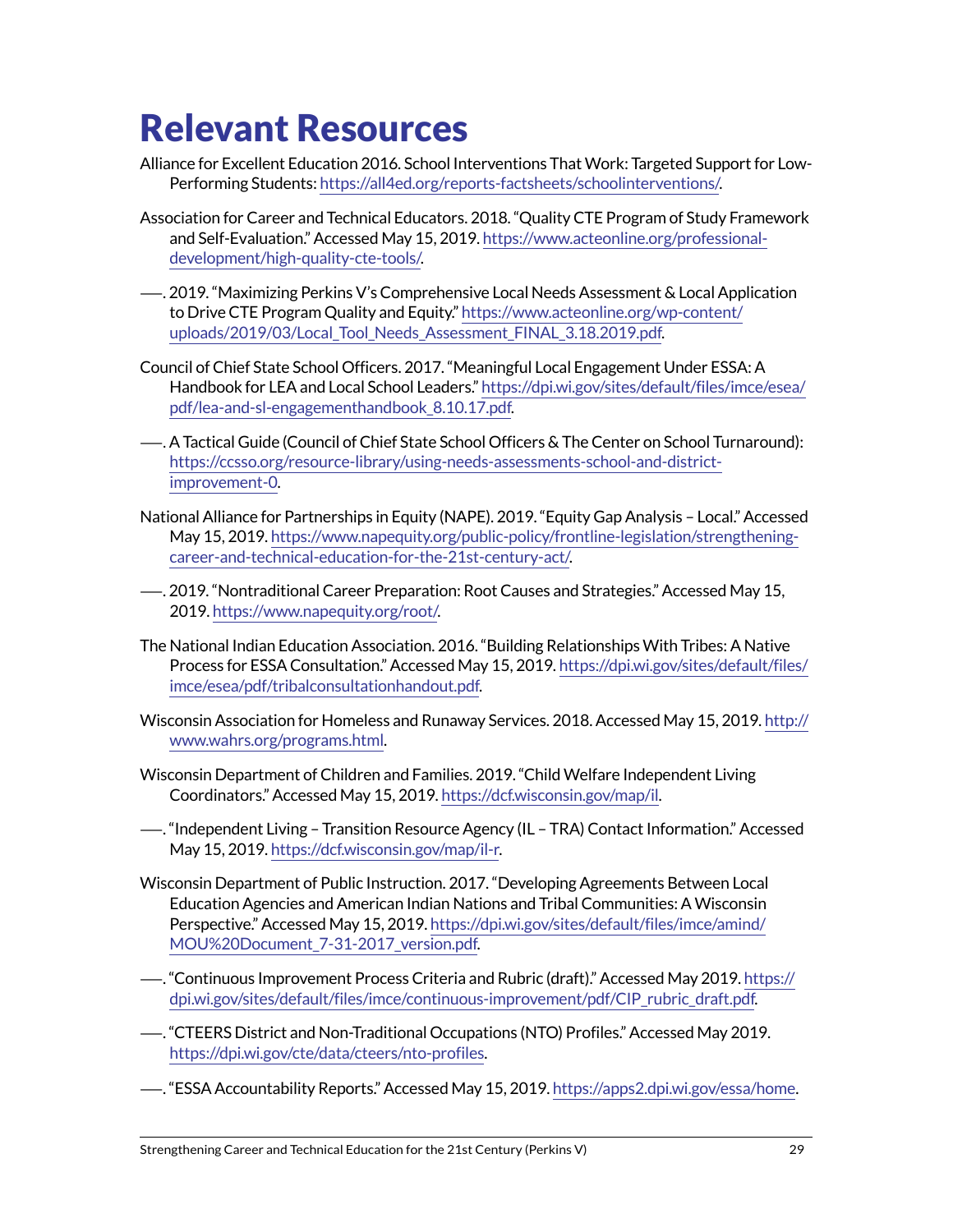- —. "ESSA LEA Plan Frequently Asked Questions." Last modified August 30, 2018. [https://dpi.](https://dpi.wi.gov/sites/default/files/imce/wisegrants/pdf/essa_lea_plan_faq.pdf) [wi.gov/sites/default/files/imce/wisegrants/pdf/essa\\_lea\\_plan\\_faq.pdf](https://dpi.wi.gov/sites/default/files/imce/wisegrants/pdf/essa_lea_plan_faq.pdf).
- —. "Homeless Liaison Directory." Accessed May 15, 2019.<https://dpi.wi.gov/homeless/liaisons>.
- —. "Teacher Education, Professional Development, and Licensing." Accessed May 15, 2019. <https://dpi.wi.gov/tepdl>.
- —. "Work Based Learning." Accessed May 15, 2019. [https://dpi.wi.gov/cte/career-development/](https://dpi.wi.gov/cte/career-development/work-based) [work-based.](https://dpi.wi.gov/cte/career-development/work-based)
- —. "Report Cards Home." Accessed May 15, 2019. [https://dpi.wi.gov/accountability/report-cards.](https://dpi.wi.gov/accountability/report-cards)
- Wisconsin Department of Workforce Development. 2019. "Division of Vocational Rehabilitation Statewide Map of DVR Locations and DVR Staff Directory." Accessed May 15, 2019. [https://](https://dwd.wisconsin.gov/dvr/about/locations.htm) [dwd.wisconsin.gov/dvr/about/locations.htm.](https://dwd.wisconsin.gov/dvr/about/locations.htm)
- 2019. "Hot Jobs Projections." Accessed May 15, 2019. [https://jobcenterofwisconsin.com/](https://jobcenterofwisconsin.com/wisconomy/pub/hotjobs) [wisconomy/pub/hotjobs](https://jobcenterofwisconsin.com/wisconomy/pub/hotjobs).
- —. "WisConomy Toolkit." Accessed May 15, 2019. [https://jobcenterofwisconsin.com/wisconomy/](https://jobcenterofwisconsin.com/wisconomy/pub/toolkit) [pub/toolkit.](https://jobcenterofwisconsin.com/wisconomy/pub/toolkit)
- —. "Wisconsin Workforce Development Boards." Accessed August 6, 2021. [https://dwd.](https://dwd.wisconsin.gov/dislocatedworker/wda/wda-map.htm) [wisconsin.gov/dislocatedworker/wda/wda-map.htm.](https://dwd.wisconsin.gov/dislocatedworker/wda/wda-map.htm)
- Wisconsin Economic Development Corporation, In Wisconsin. 2019. Source for key industry profiles. Accessed May 15, 2019.<https://inwisconsin.com/>.
- —. 2019. "Regional Economic Development Partners." Accessed May 15, 2019. [https://wedc.org/](https://wedc.org/programs-and-resources/regional-economic-development-partners/) [programs-and-resources/regional-economic-development-partners/](https://wedc.org/programs-and-resources/regional-economic-development-partners/).
- Wisconsin Manufacturers & Commerce. 2019. "Local Chambers of Commerce." Accessed May 15, 2019. [https://www.wmc.org/chamber-of-commerce/local-chambers-of-commerce/.](https://www.wmc.org/chamber-of-commerce/local-chambers-of-commerce/)
- Wisconsin State Tribal Relations Initiative. 2005. "Wisconsin's American Indian Reservation and Trust Lands." Last modified October 2005, based on Census 2000 TIGER file. [http://witribes.](http://witribes.wi.gov/section.asp?linkid=731&locid=57) [wi.gov/section.asp?linkid=731&locid=57](http://witribes.wi.gov/section.asp?linkid=731&locid=57).
- —. 2019. "Wisconsin Tribal Head Officials." Last modified February 13, 2019. [http://witribes.](http://witribes.wi.gov/docview.asp?docid=19085&locid=57) [wi.gov/docview.asp?docid=19085&locid=57.](http://witribes.wi.gov/docview.asp?docid=19085&locid=57)
- Wisconsin Technical College System. 2020. "Graduate Outcomes" Report. Accessed August 6, 2021. [https://www.wtcsystem.edu/impact/publications/graduate-outcomes-report/.](https://www.wtcsystem.edu/impact/publications/graduate-outcomes-report/)
- University of Wisconsin System. 2021. "Degrees." Accessed August 6, 2021. [https://www.](https://www.wisconsin.edu/education-reports-statistics/degrees/) [wisconsin.edu/education-reports-statistics/degrees/.](https://www.wisconsin.edu/education-reports-statistics/degrees/)
- U.S. Department of Labor, CareerOneStop. 2019. "Looking for a Workforce Development Board or Youth Committee?" Accessed May 15, 2019. [https://www.careeronestop.org/LocalHelp/](https://www.careeronestop.org/LocalHelp/WorkforceDevelopment/workforce-development.aspx) [WorkforceDevelopment/workforce-development.aspx](https://www.careeronestop.org/LocalHelp/WorkforceDevelopment/workforce-development.aspx).